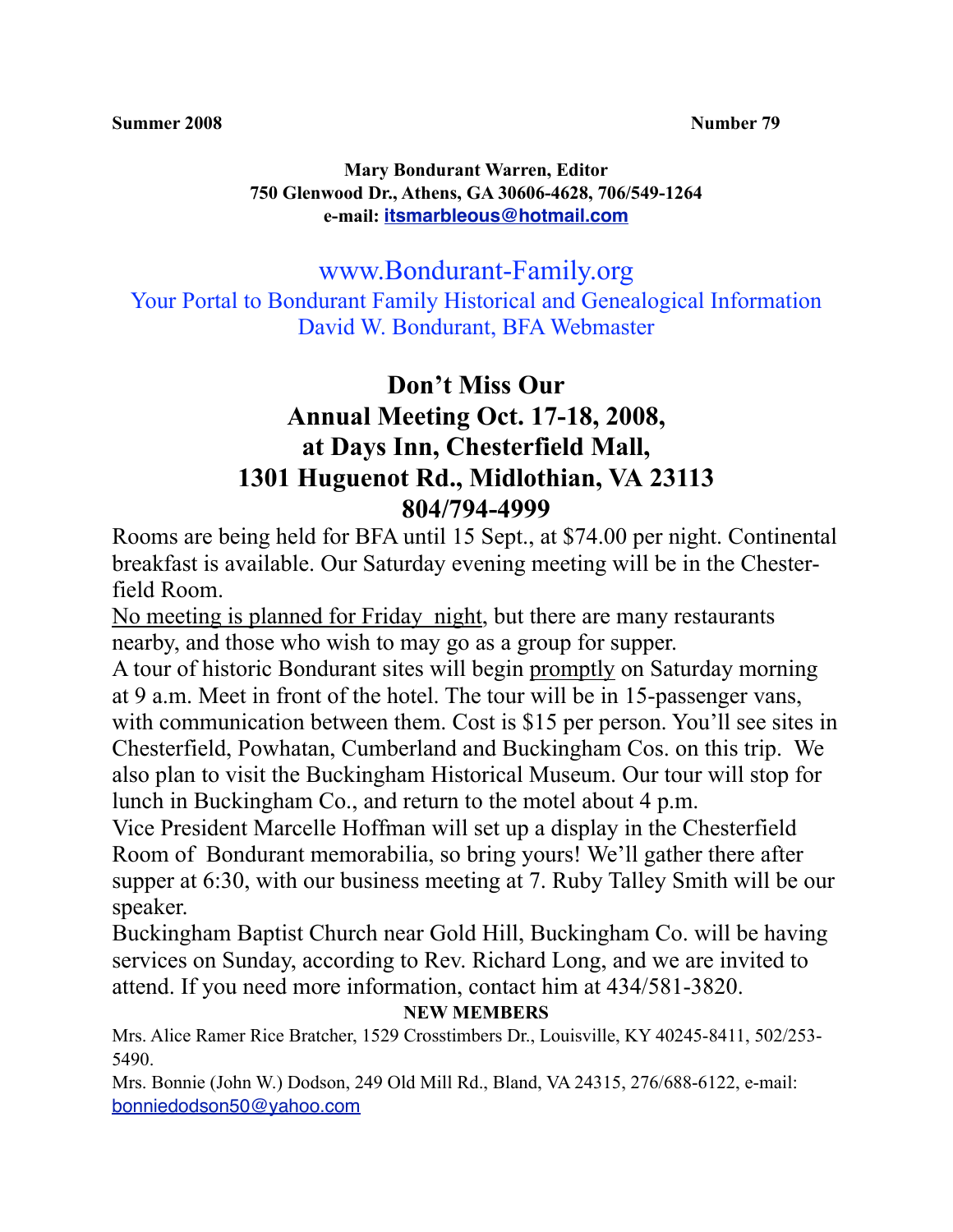J.B. Pitman, Jr., 45 Driftwood Dr., Somerset, KY 42503-4797, 606/677-1933, e-mail: [jbpitman@newwavecomm.net](mailto:jbpitman@newwavecomm.net)

#### **CHANGE OF ADDRESS**

Eugenie Bondurant's e-mail address: [eb@eugeniebondurant.net](mailto:eb@eugeniebondurant.net) Pamela Jo Butler to 8608 Hampton Ave. NE, Albuquerque, NM 87122-2636. Harry & Priscilla Greene, to 8887 S Lewis Ave., Apt. 601, Tulsa, OK 74137-3222 Mrs. Carter Wilcox, 105 West 13th St. Apt. 9E, New York, NY 10011, 202/645-4169, e-mail: [cmw@corcoran.com](mailto:cmw@corcoran.com) Scott Wilson, to 4625 N. 26th St., Arlington, VA 22207, 703-351-7675, e-mail: [scwilson2@comcast.net](mailto:scwilson2@comcast.net)

#### **OBITUARIES**

*Our sympathy to their families*.

**JAMES ALBERT BONDURANT**, 64, of Lynchburg, VA, died 24 July 1008 at his residence. Born 5 May 1944 in Lynchburg, he was the son of Ernest Cecil Bondurant, Sr., and Shirle6 Williams. In addition to his parents, he was preceded in death by his brother Ernest Cecil Bondurant, Jr.

Survivors are his wife Shiela Shupe Bondurant, a nephew Eric Scott Bondurant and his wife Tammy of Bedford, VA.

Mr. Bondurant was a U.S. Navy veteran of the Vietnam War, and grave-side service with military honors by the American Legion Post 16 were conducted 28 July 2008 at Fort Hill Memorial Park. Published in the *Lynchburg News Advance* 26 July 2008, and contributed by Wayne E. Bailie.

**ROY S. BONDURANT,** died 26 June 2008, in MA. He was born 24 July 1914, Norfolk, VA, the son of Royden Sidney Bondurant and Elizabeth Margaret Ferguson.

**MILDRED ALICE BONDURANT GENTRY** of Bardstown, KY, died 3 April 2008. She was born 15 Nov. 1908 Brandenburg, KY, the daughter of James Henry Bondurant and Minnie Alice Bland. Mildred married 20 Oct. 1927 William Riley Gentry, born 13 June 1902, died 2 April 1970, of Bardstown. Their two children were:

William Riley Gentry, Jr., born 27 Aug. 1928, whose three children are:

Virginia Lynn Gentry born 24 March 1955

William Riley Gentry IV born 18 Jan. 1957

Lewis Lyon Gentry born 28 Nov. 1967.

Alice Elizabeth Gentry born 3 Sept. 1930, married 1952 Dale Thomas Willliams, Sr. whose three children are:

 Karen Lea born 4 April 1954 Jill Marie born 31 March 1956 Dale Thomas, Jr. born 21 Aug. 1967.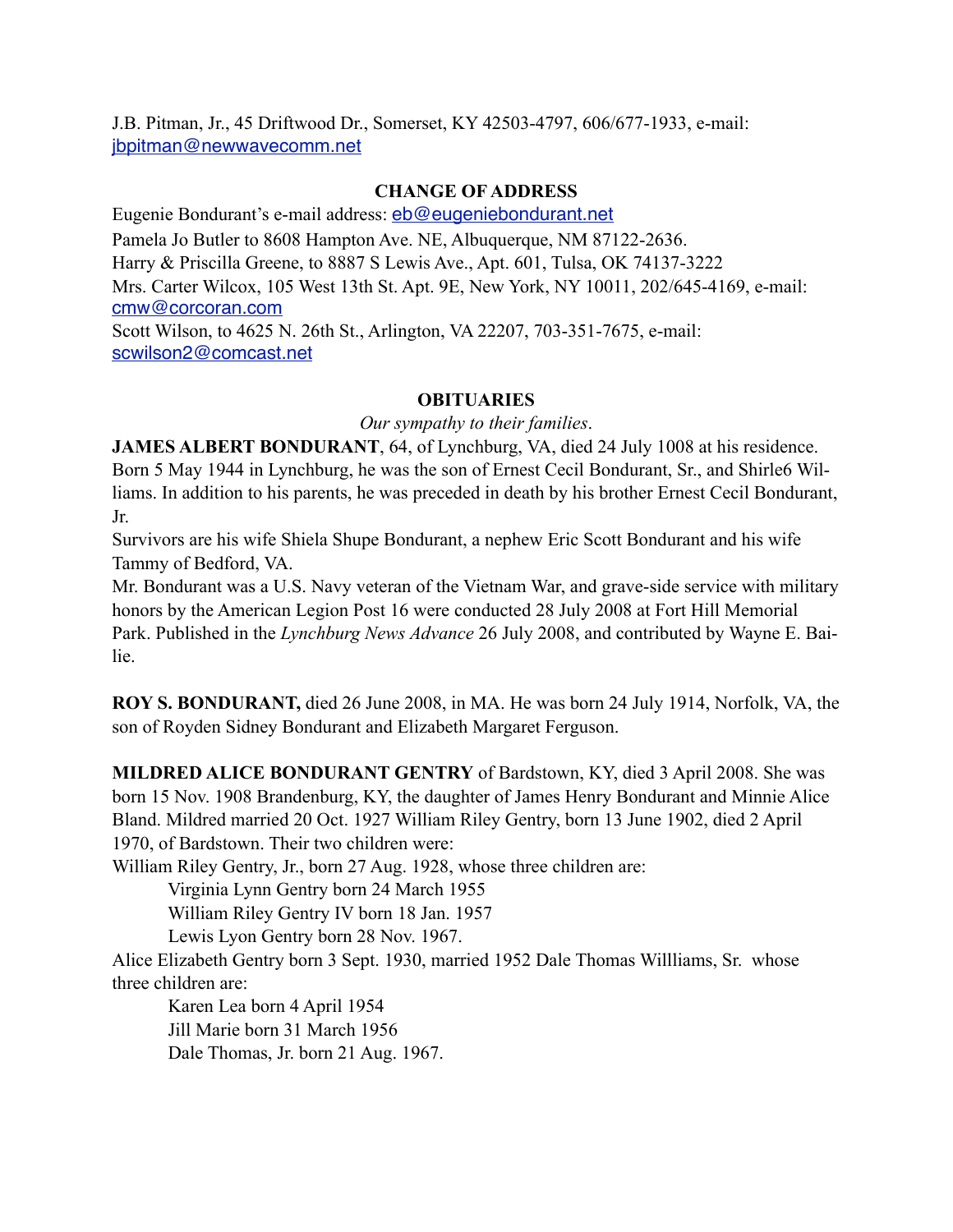Mrs. Gentry was survived by her brother Lewis Gardner Bondurant, born 22 Feb. 1923, and a sister Martha Scott Bondurant Lyon, born 22 Jan. 1912, 17 great grandchildren, and 4 great great grandchildren.

She was predeceased by brothers James William Bondurant, born 25 Feb. 1902, and Richard Bland Bondurant born 14 Dec. 1905. James William was the father of Alice Bondurant Scott, born 20 June 1925; Peggy Marie Bondurant Penas born 4 Nov. 1927; James Elliott Bondurant born 19 Oct. 1929; Mary Edna Bondurant Jones, born 18 July 1932; Joseph Alfred Bondurant born 4 Jan. 1835; and Eleanor Jeanetta Bondurant Newman born 3 Jan. 1939. Contributed by John Tyree Bondurant.

**JOSEPH BONDURANT (Joe) THOMAS**. The death of this man was announced in the *Commercial-News*, of Danville, IL, 25 Jan. 2008.

He was 81, or rural Bloomingdale, IN, and died 25 Jan. 2008 at his home near Grange Corner. Joe was born 30 July 1926 in Wallace, IN, the son of JOSEPH BONDURANT (Bon) THOMAS and Beulah Marguerite Davis. Joe married Betty June Porter 3 Aug. 1947 in New Market, IN, and she preceded him in death 15 June 2006.

Survivors are his daughters Joanetta Hendel of Westfield, IN, and Pauline (Terry) McMasters, Veedersburg, IN; a twin brother John D. Thomas of Waynetown, IN; sister Ruthann Yater of Kingman, IN; seven grandchildren, seven great grandchildren.

Thomas was a lifelong resident of Grange Community, and farmed. Burial was at Wolf Creek Cemetery near Wallace, IN.

Joe was actually the fourth of that name.

Joseph Bondurant Thomas [I] was born 30 Oct. 1808 Buckingham Co., VA, died 15 Mar. 1894, and buried at Wolf Creek Primitive Baptist Cemetery, Parke Co., IN. His wife was Permelia A. Taylor, born 18 Aug. 1813 VA, died 25 Aug. 1887, also buried at Wolf Creek. Although they had seven children, none was named "Joseph Bondurant Thomas."

Son George Thomas, born about 1840 OH, married Julianna ? born about 1832 IN. Their three children were:

Joseph Bondurant Thomas, Sr. [II], born about 1860

John W. Thomas, born about 1863 IN

Mary E. Thomas, born about 1867.

Joseph Bondurant Thomas, Sr. married Almira V. Myers, born about 1864 IN. Their children: G. Earl Thomas, born about 1883 Joseph Bondurant Thomas, Jr. [III], born 23 Oct. 1898, died 1990.

Joseph Bondurant Thomas, Jr. [III] married Hazel Lula Etter 1 Jan. 1918 Fountain Co., IN. Hazel was born about 1896 in IN; he m. 2nd Beulah Marguerite Davis, born about 1903 IN. We don't know who the mother of Joseph, Jr.'s children was. Joseph Bondurant (Joe) Thomas [IV], born 30 July 1926, died 25 Jan. 2009. A twin. John D. Thomas, a twin, born 30 July 1926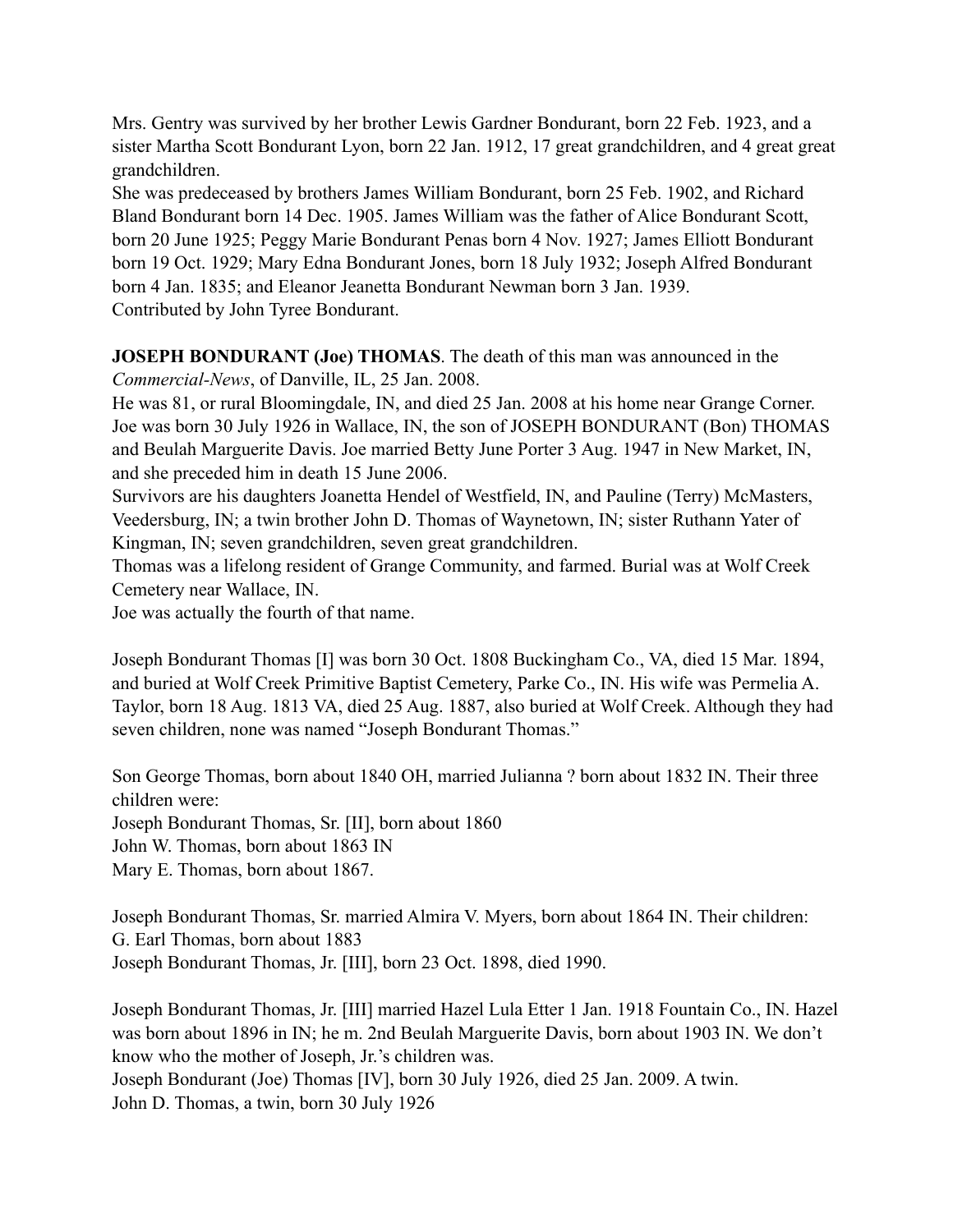Ruthann Thomas born about 1929, married Mr. Yater.

Joseph [IV] and Betty June Porter had two daughters: Joanetta Thomas married Mr. Hendel, son Alexander Hendel died before 2008. Pauline Thomas married Mr. McMasters

**EDITOR'S NOTE:** This is a perfect example where you see Sr. and Jr., yet the individuals should have been "numbered" in order to avoid confusion!

#### **CORRECTIONS TO ISSUE #75**,

From David Holland (bayonet 95@yahoo.com)

Page 10. "You show a large list of family born in Fulton County, KY, then at the last there is Walter Marshall Bondurant born 27 Oct. 1878 in Hickman Co., TN.

I bet it was next door to Fulton County, and is in KY. Fulton Co., KY was formed in 1845 out of Hickman Co., KY. The TN county [of the same name] is a good piece from Fulton, being the county of Columbia and Grinder's Switch (a la Minnie Pearl)."

From Sharon Kingen ([sakingen@hrtc.net](mailto:sakingen@hrtc.net))

Page 12. Thomas Joseph Bondurant. Sharon has his death date as 29 July 1917 in Fountain City, TN. She believes 18 May 1892 was the date of his marriage in Knox Co., TN. Martha Ann (Annie) Bondurant born 16 March 1883, was still alive when the 1930 census was

taken. She married Jacob Astor Lindsey, and were in Tunstall, Pittsylvania Co., VA, in 1930, and her mother Mary V. [Slaydon] Bondurant was enumerated in their household.

Page 13. Lottie Gertrude Bondurant was born 5 June 1888, and she and husband John Hannibal Martin were in Danville City, VA, when 1930 census was made. John H. Martin was Chief of Police in Danville.

#### **MEMPHIS - SHELBY CO., TN, DEATH CERTIFICATES**

Clint Bondurant collected this information on persons named Bondurant who died within the county. See what a variety of information can be found!

**CHESTER TAMS BONDURANT**, #1070, born 24 Aug. 1882 KY, died 12 April 1927, age 44. Captalist/ planter (occupation). Father J.B. Bondurant born TN, mother Katherine Virginia Tams, KY. Informant, Mrs. C.P. Mabry, Hickman, KY. Burial: Hickman, KY. Chronic Nephritis. **EUGENE CLIFTON BONDURANT**, #3047, born 28 July 1874, Marion, AL, died 27 Sept. 1945, age 68 years, 9 months, 27 days. Spouse EULA B. BONDURANT. President of Armored Motor Service. Father John F. Bondurant, Buckingham Court House, VA. Mother Adelaide Drake, AL. Informant Julian Bondurant. Burial: Memorial Park, Memphis, TN, 28 Sept. 1945. Congestive Heart Failure.

**MRS. EULA BEASLEY BONDURANT**, #3125, born 5 May 1877, Hogansville, GA, died 10 Aug. 1954, age 77 years, housewife. Father Robert Beasley, mother ? Wilkinson. Informant Jul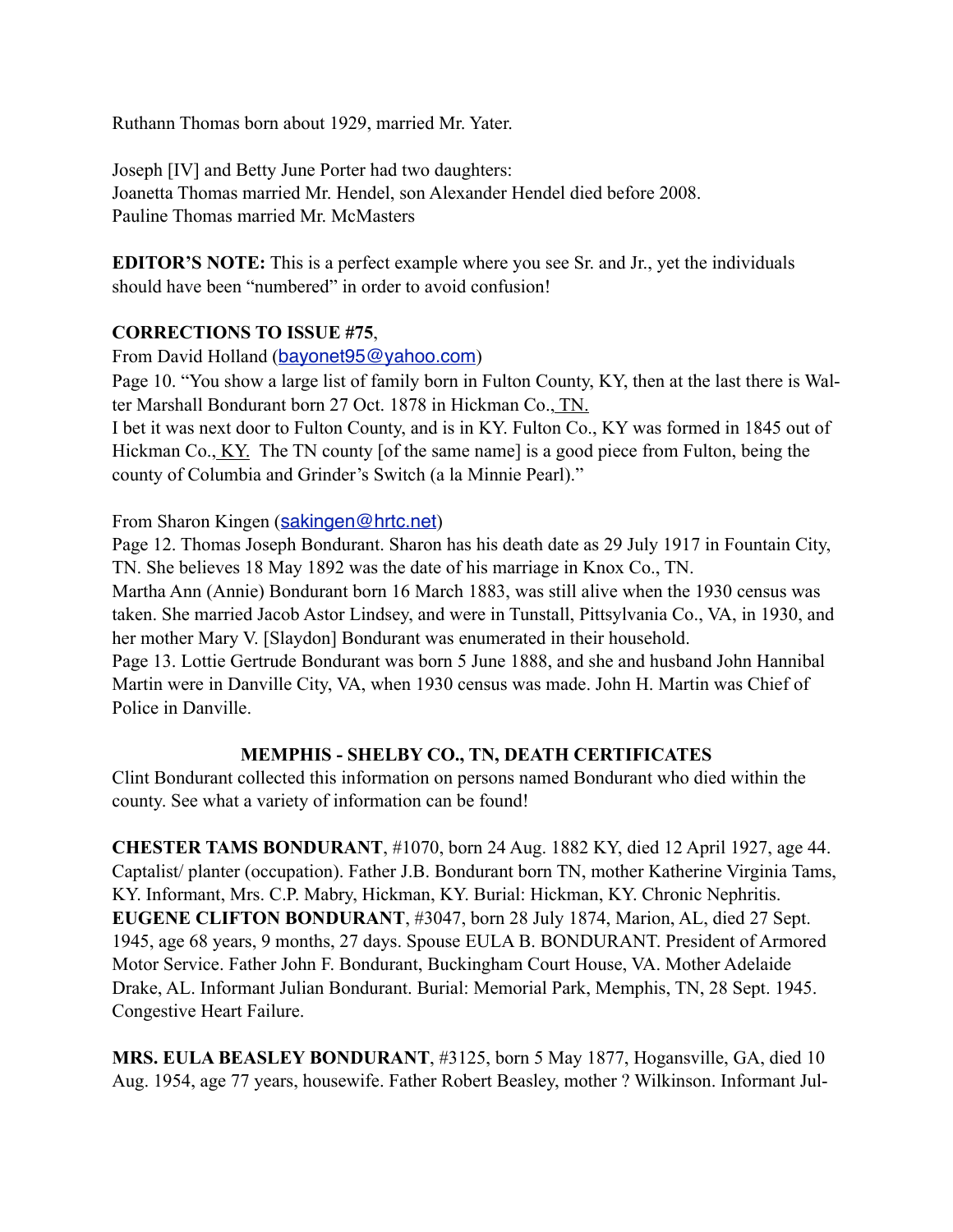ian Bondurant. Burial: Memorial Park, Memphis, TN, 11 Aug. 1954. Cancer. [Wife of Eugene Clifton Bondurant.]

**MRS. FRANCES E. BONDURANT**, #193, birth unknown [about 1846], died 21 Jan. 1922, age 76 years. Father J.T. Burns, VA, mother Eliz. McPeak, VA. Informant, Jack Bondurant. Burial: Paducah, KY, 23 Jan. 1922. Pneumonia. [Wife of John William Bondurant, Sr.]

**MRS. GRACE CRENSHAW BONDURANT**, widow, #4199, born 12 Oct. 1859, died 15 Dec. 1935, age 76 years. Father Florian Crenshaw, TN, mother Mary Webber [sic], TN. Informant, F.M. Bondurant. Burial **Hickory Withe, KY**, 16 Dec. 1935. Spanish Influenza. [Wife of Robert A. Bondurant.]

**MRS. JENNIA WOOD BONDURANT** (married), #2467, born TN, date unknown [about] 1860], died 12 Sept. 1919, age 59 years. Father Spencer Wood, America, mother Janie Hamel, America. Informant "Mr. Bondurant" [husband Joseph Edward Bondurant]. Cirrhosis of the liver.

**JOHN WILLIAM BONDURANT, SR.**, #1620, born 7 April 1862 KY, died 22 May 1947, age 85 years, 1 month, 15 days. Father Joseph Bondurant, KY, mother Elizabeth Brewer, KY. Informant, Jack Bondurant, Atlanta, GA. Buried: Calvary Cemetery, Memphis, TN, 24 May 1947. Coronary occlusion.

**JOSEPH ARTHUR BONDURANT**, died 15 Jan. 1936, Hunter, MO. No other record. [Wife Alta Caroline unknown. Born 21 May 1886 Fayette Co., TN.]

**JOSEPH EDWARD BONDURANT**, #226, BORN 2 Oct. 1859 TN, died 3 March 1931, age 71 years, 5 months, 1 day. Broker. Father Peter M. Bondurant, TN, mother Laura Hilliard, TN. Informant, Lottie May Bondurant. Buried: Elmwood, 4 March 1931. Prostatic obstruction.

**MRS. KATE BONDURANT**, widow, #55-03657, born 26 Aug. 1883, Hickman, KY, died 7 Sept. 1955, age 72. Father John McGruder Reid, mother Margaret Cooper. Informant, Reid Bondurant. Buried: Hickman, KY 9 Sept. 1955. Cerebral hemorrhage. [Widow of Chester Tams Bondurant]

**LEON W. BONDURANT,** #55-495, born 29 Sept. 1877, died 14 Nov. 1955, age 78, retired grading contractor. Father William Bondurant, mother Sarah unknown. Informant, Mrs. Mary Bondurant. Buried: Memorial Park, Memphis, TN, 16 Nov. 1955. Cerebral thrombosis.

**MRS. LOTTIE LEE BONDURANT**, #826, born 10 Oct. 1877, TN, died 5 March 1920, age 42, housewife. Father Joe Bond, TN, mother Ella Bond, TN. Informant Leon W. Bondurant. Buried: Salem Cemetery, 6 March 1920. Influenza and Bronchial pneumonia.. [Possibly first wife of Leon W. Bondurant, above.]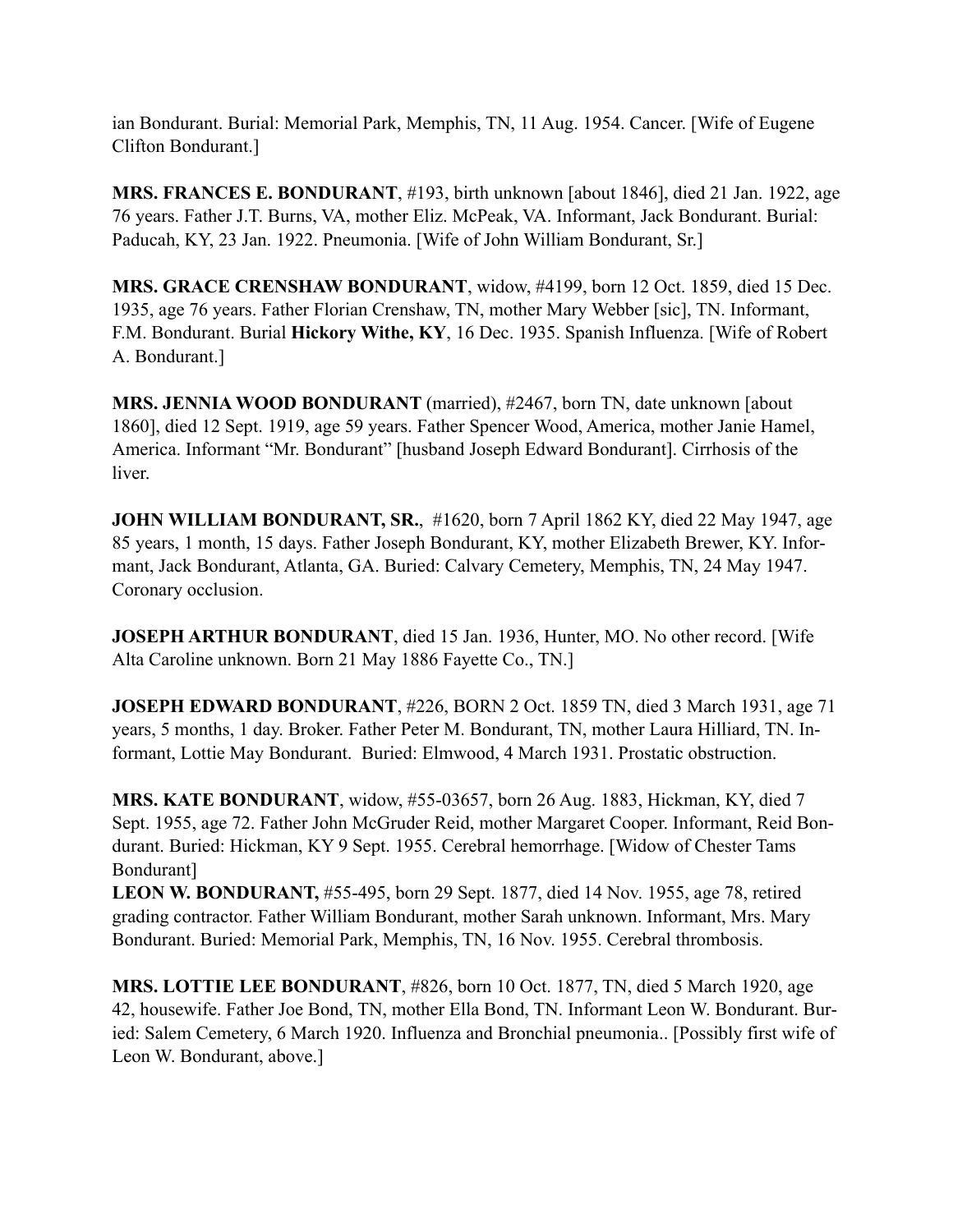**MRS. NELLIE BREEN BONDURANT**, #2315, born 30 July 1872, Memphis, TN, died 9 July 1941, age 68 years, 11 months, 9 days, housewife. Father Timothy Breen, County Kerry, Ireland, mother Ellen Moran, Limerick Ireland. Informant, Mary Ann Bland. Buried: Calvary Cemetery, Memphis, TN, 11 July 1941. Cerebral hemorrhage.[Wife of John William Bondurant, Sr.]

**NETTIE M. BONDURANT**, #679, birth unknown [about 1912], died 9 March 1915, age 2 years, 9 months. Father F.M. Bondurant, TN, mother Mary Crenshaw, TN. Informant, F.M. Bondurant. Buried: Wing Sun Cemetery, 9 March 1915. "Acid acetone intoxication – intestinal intoxication." [**Do you know anything about this child's parents?**]

**W.W. BONDURANT**, #529, birth unknown [about 1875], died 26 May 1919, age 44, occupation none. Father W.W. Bondurant, unknown, mother Sarah Woodson, unknown. Informant, T.J. Burton. Buried: Elmwood, 26 May 1919. Small pox. [I have his parents as Joseph W. Bondurant and Sarah Paulina (Sallie) Woodson.]

#### "**FRANKLIN COUNTY MAN AND WIFE BURIED IN SAME GRAVE MONDAY**

George Dewey Bondurant, 34, farmer of the Awalt section of Franklin County, near Tullahoma [TN], and his wife Mrs. Hazel Ivey Bondurant, 28, were buried in the same grave in Maplewood Cemetery at Tullahoma, Monday afternoon, June 26 [1933], Mrs. Bondurant having died Thursday night and Mr. Bondurant Saturday morning at the home of her father in West Tullahoma. They were stricken with [typhoid] fever at their home in the country and in order to secure better medical attention for them, they were removed to the home of Mrs. Bondurant's father, Frank Ivey. Mrs. Bondurant's body was being held upon the arrival of her brother from Texas when her husband died, therefore each was placed in a separate casket and buried in a double grave. Mrs. Bondurant is survived by her father and mother, two brothers and two sisters, all of whom except one brother, live in Tullahoma. Mr. Bondurant is survived by two brothers and two sisters."

Clint Bondurant (**[eod13@earthlink.net](mailto:eod13@earthlink.net)**) received this notice from a Tullahoma, Franklin Co., TN, newspaper (date and title not given). "George and Hazel were married less than 6 months. Hazel died 22 June and George died 24 June 1933 of Typhoid Fever," added Clint. George Dewey Bondurant, born about 1899, was the son of John Bailey Bondurant, born 1861, and Virginia Catherina Johnson, born 1866, who married about 1895 TN. *What sad day for both the Ivey and Bondurant families.* 

#### **DECEPTIVE INFORMATION**

The following funeral notice shows just how easy it is to be misled by the list of survivors or other kinfolk. The decedent James Alexander Bondurant was the son of John Parnell Bondurant I and his first wife Mary Burton (May) Logwood. There was another living half-brother who was not mentioned – Frank Bondurant, the younger son of John Parnell Bondurant I and Mary Elizabeth (Mollie) Jopling. With the death of J.A.'s only child Mamie Jones, without issue, this branch of the family ended.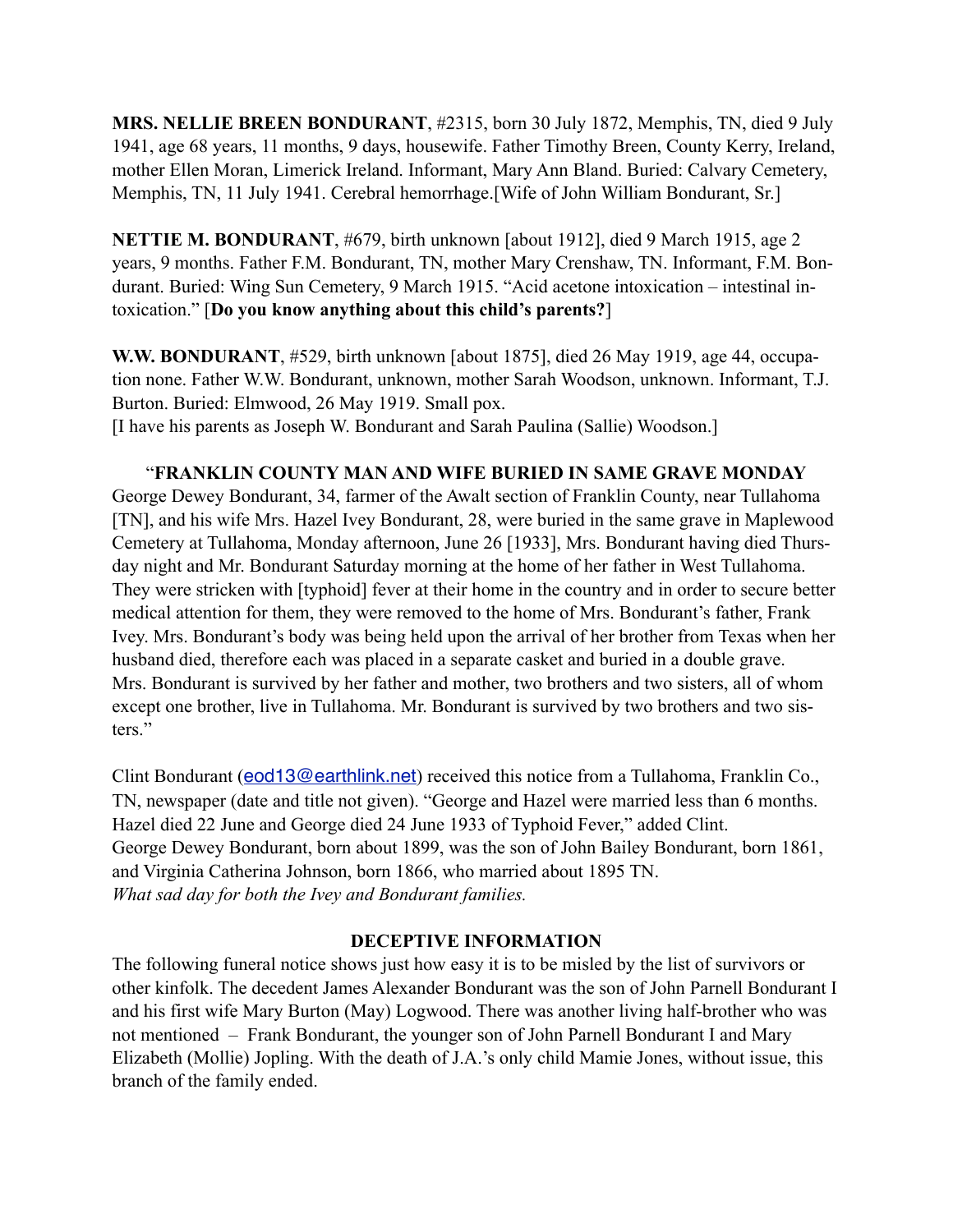Funeral notice, *Atlanta Constitution*, 2 May 1919.

BONDURANT -- Died Thursday afternoon, 5:45 o'clock at his residence 48 Currier St., Mr. J.A. Bondurant, in the sixty-third year of his age. Besides his wife surviving are one daughter, Mrs. L.D. Jones, one brother, C.S. Bondurant, Valdosta, Ga; one sister, Mrs. Kate Jopling, Augusta, GA; a half-brother Emmet Bondurant, Athens, Ga.

Funeral will occur this (Friday) afternoon at 2 o'clock from the chapel of Awtry & Lowndes Co. Interment North View, both of which will be private.

#### **THE JOEL PROBLEM**

John Bondurant, Sr., son of Jean-Pierre and Ann, and Sarah Rachel Taylor are said to be parents of this man. JOEL BONDURANT, born 22 Aug. 1742, Goochland Co., VA, died after 1784 Bedford Co., VA. Married after 1765 VA Miss O'Brien, who died after 1784 in Bedford Co., Va.

#### **ALL OF THESE CHILDREN HAVE BEEN ATTRIBUTED (WITHOUT PROOF) TO JOEL, AND MS. O'BRIEN.**

Joel Bondurant, Jr., born 1766 VA, died 1846, married 1st Ms. Harris, m. 2nd 11 July 1800 Franklin Co., VA, by Rev. Samuel King, Sarah (Sally) Wheat.

Littleberry Bondurant, born about 1768, died about 1833 Bedford Co VA. 1st wife Pheba ?, 2nd Mary or Nancy Scott whom he married 8 Sept. 1790 Bedford Co., VA.

Thomas Bondurant, born about 1770, Old Hollow, Bedford Co., VA, died 22 Oct. 1839 Boone Co., KY. He married 26 Jan. 1792 Margaret Allen (Peggy) Drury

Joseph Bondurant, born 1771

Drury Bondurant, born 1733, died 1838 Milton Township, Jackson Co., OH, married 1st unknown, 2nd in 1792 unknown

Lucy Bondurant, born about 1775 Bedford Co., VA, died about 1856 VA. She married 10 Sept. 1795 Bedford Co., VA, John Scott.

Nancy Bondurant, born 1784?, died 30 June 1847 Lynchburg, VA. Married 22 Nov. 1804 Israel Snead, a Quaker.

1783 - *VA GENEALOGIST,* vol. 23, p. 60. British Mercantile claims - Cumberland Store. JOEL BONDURANT, "removed to Georgia and unable to pay in 1783."

The assumption is that this Joel Bondurant was born ca. 1750. It is possible that it is the Joel above. However, I think this may be JOSIAH BONDURANT who did move to GA instead.

JOEL BONDURANT, JR. born 1766, died 1846. Married 11 July 1800, Franklin Co., VA, Sarah (Sally) Wheat, born 1776, died after 1815. Their children, birth order unknown:

John William Bondurant, born between 1805-10, died 1880, married Esther Flannigan, and had 9 children, names unknown.

James Henry Bondurant, Sr., born about 1806 VA, died 1887 NC or Henry Co., VA. He married 1 Oct. 1832 in Henry Co., VA, to Margaret Bocock.

Patsey [Martha?] Bondurant, born 1814, married Christopher Stanley.

Lucy Salley Bondurant, married 21 April 1821 Abraham Carter.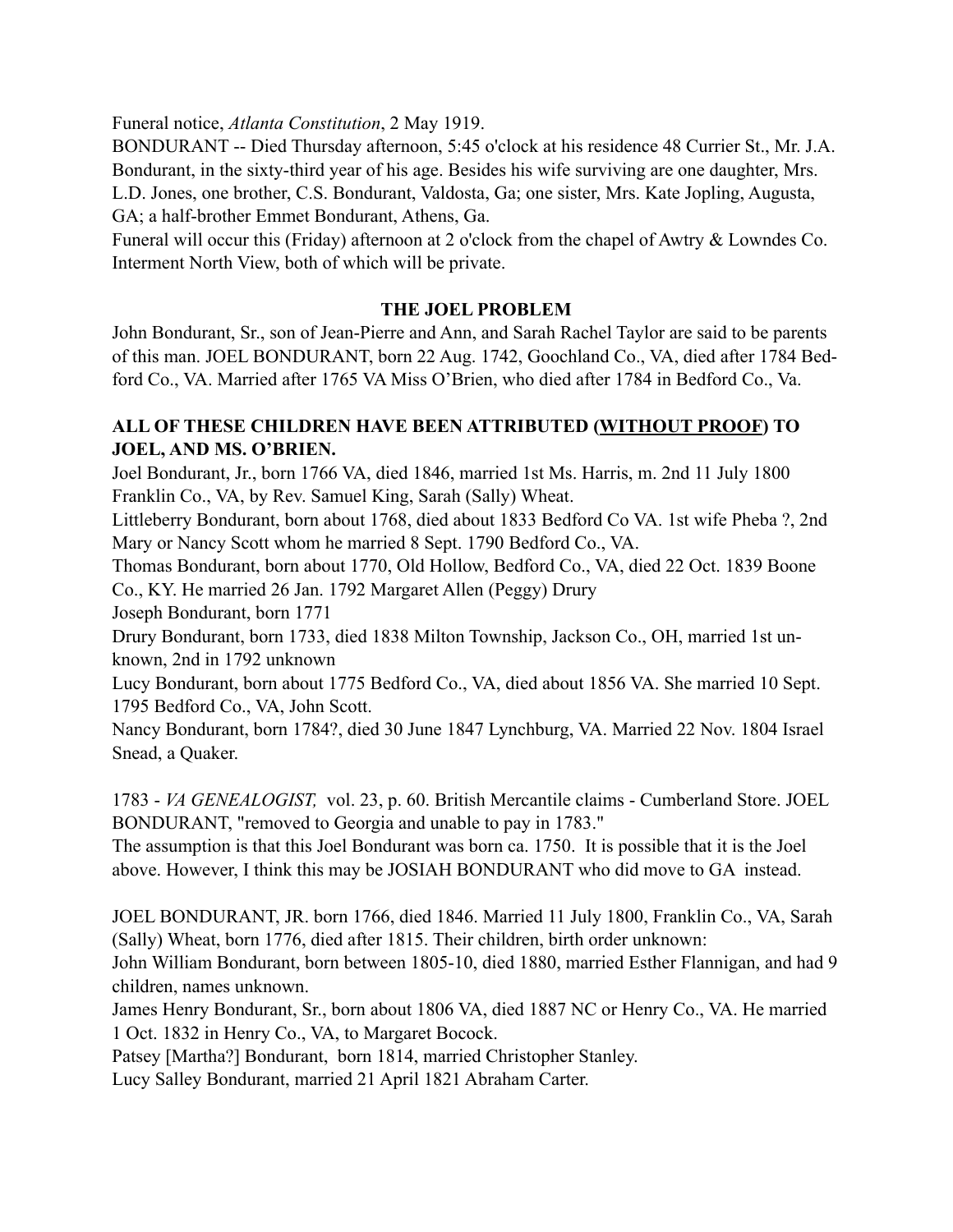The next JOEL BONDURANT we know of was born about 1800, and had a son James Bondurant born about 1825.

James' son was Joel Thomas Bondurant, born about 1850, who married Sally Covington, daughter of John Covington. Joel Thomas' children were:

James Matthew Bondurant, born 13 Dec. 1875, died 13 March 1963 Francisco, NC. He married 14 July 1895 Alice Lawrence.

Reid George Bondurant, born 24 Feb. 1884, died 1965, married 1st Anna or Elva ?, and 2nd Anna Martin.

William Peter (Pete) Bondurant, born 28 June 1883, married Mary Etta Shelton.

Then there is JOEL BONDURANT, son of Drury Bondurant. This Joel was born 1806, died 1870, and married Mary Frazure, born 1802. Their children: William Clark Bondurant Mary A.L. Bondurant born 1845, died 1860. Malinda Bondurant born 1853.

Now we have a JOEL BONDURANT, son of Thomas Benton Bondurant and Mary (Polly) Post. This Joel was born 25 Oct. 1835 OH, died 5 Sept. 1918 Los Angeles, CA. He married 17 Aug. 1858 Louise J. (Lucy) ? Their children were: Mary A. Bondurant, born 1861 OH, who married E.W. Fisher. Corilla or Coryla C. (Rilla) Bondurant, born about 1862 OH Mathew Silas (Matt) Bondurant, born about 1864 OH, died 1885 Charles N. (Charlie) Bondurant, born about 1866 OH Willard A. or H. Bondurant, born about 1868 OH, married Luena ? Eva or Effie L. Bondurant, born about 1871.

These are all the Joel Bondurants born before the Civil War, and what little we know about them. You must remember that Sr. and Jr. do not make one father of the other. In that era, Sr. was used to designate the older of two men of the same name, and Jr. the younger man. So Joel, Jr. may NOT be the son of Joel, Sr.

#### **AMANDA MELVINA BONDURANT AND DR. PETER HUNTER COLE**

Mrs. Judy Tanner, e-mail: *jtanner755@gmail.com*, provided a well documented family lineage of Amanda Melvina Bondurant, daughter of Edward Bondurant (1761-1821) and Magdalene Verreuil Moseley (1770-1840)of VA and Hickory Withe, Fayette Co., TN, and several Bible records not previously seen.

Buried in Mount Pleasant Cemetery at Hickory Withe, TN, are:

Magdaline V. Bondurant (1770-1840), Robert M. Bondurant (1801-1866), Pamela A. Bondurant (1801-1845), Major Peter Hunter Cole, Jr. C.S.A. (1837-1862), Emma Elizabeth Mason Cole (1837-1923), Joseph Bondurant Cole (1833-1867), Dr. Peter Hunter Cole (1798-1870), William Gould Shelton (1861-1929) and his wife Sarah Ridley (Shelton) Shelton (1862-1901).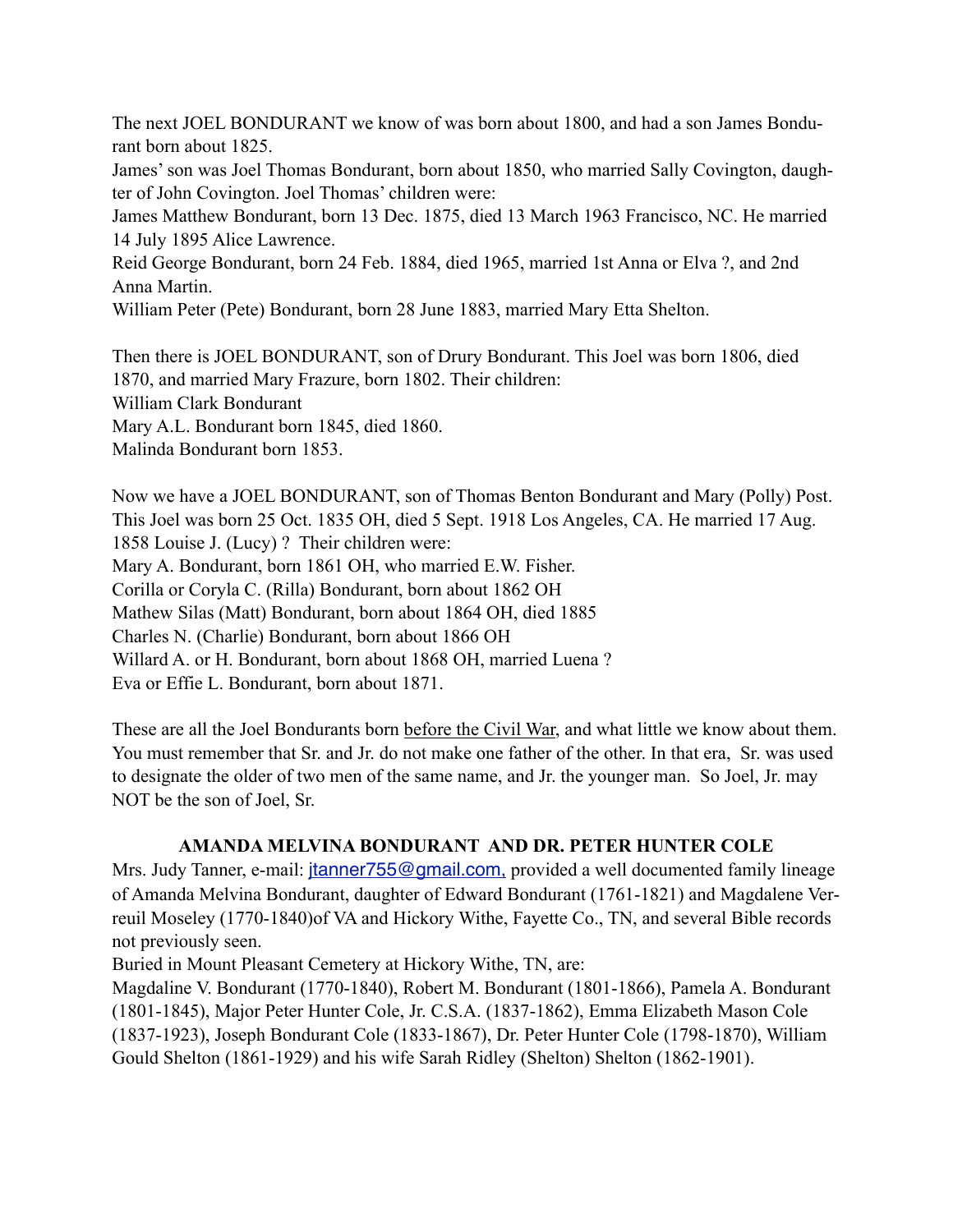Dr. Peter Hunter Cole, born 15 Dec. 1798, Richmond Co., NC, died 9 March 1870, at Hickory Withe, Fayette Co., TN. He was the son of Stephen William Cole and Nancy Terry. Peter married 10 July 1828 in Davidson Co., TN, AMANDA MELVINA BONDURANT, born 14 Feb. 1806 Davidson Co., TN, died 25 July 1886, Denton, Denton Co., TX, buried I.O.O.F. Cemetery, Denton. Their children: Edward B. Cole, born 9 Oct. 1829 TN, died 28 Aug. 1845, TN, never married. Anna Magdalene Cole, born 14 Aug. 1831 TN, died 16 Dec. 1845 TN Joseph Bondurant Cole, born 15 March 1833 Fayette Co., TN, died 7 May 1867 there, married 22 Nov. 1859 in Fayette Co. Emma Elizabeth Mason. Sarah Amanda Cole, born 28 Oct. 1835 TN, died 7 Sept. 1846 TN. Peter Hunter Cole, Jr., born 15 May 1837 TN, died 31 Dec. 1862 in battle at Murfreesboro, Rutherford Co., TN, C.S.A. Martha Permelia Cole, born 28 June 1839 Hickory Withe, Fayette Co., TN, died 23 Aug. 1914 there, married 11 May 1859 Fayette Co., TN, Leonidas V. Shelton. Mary Elizabeth (Mollie) Cole, born 19 July 1841 Fayette Co., TN, died 17 Oct. 1921, Denton,

Denton Co., TX, married 1st 27 Dec. 1860 Fayette Co., TN, Lucius Rives. She married 2nd 31 Oct. 1866 at Hickory Withe, Col. Robert William Pitman.

Cornelia Dixon (Nelia) Cole, born 12 May 1843 TN, died 5 July 1879, Bartlett, Shelby Co., TN. She married 31 Oct. 1866 Fayette Co., TN, Henry Leigh Priddy.

The family records were contained in a Bible published in 1832 by I. Ashmead & Co. In addition to the P.H. Cole childrens' information, births and deaths of grandchildren were also recorded. Children of Joseph B. Cole & Emma E. Mason:

Fannie D. Cole, born Nov. 23, 1861, died Sept. 15, 1927

Laura B. Cole, born Dec. 13, 1862, died May 23, 1954

James Hunter Cole, born Nov. 2, 1865, died Dec. 2, 1911.

R.P. Shelton, born Oct. 18th 1806, died March 19th 1883.

L.V. Shelton, son of R.P. & S.R. Shelton, born Dec. 10th 1835, died Jan. 24, 1917 [or 1918?]

M.P. Shelton, wife of L.V. Shelton, born June 28th 1839, died Aug. 15, 1915 [or Aug. 23?]

Death Certificate of Mrs. Martha Permelia (Mattie P.) Cole Shelton shows that she was divorced from Leonidas V. Shelton. Her father P.H. Cole was born in Tuscaloosa, AL, and mother Amanda Bondurant in Nashville, TN. Mattie P. Shelton died at Arlington, TN.

Children of Leonidas V. Shelton and Martha Permelia (Mattie) Cole were:

Robert Leslie Shelton, born 20 Oct. 1860, Hickory Withe, Fayette Co., TN, died 30 Aug. 1941 there.

Sarah Ridley Shelton, born 22 Sept. 1862 Hickory Withe, died 11 Feb. 1901 there, married 12 March 1885 in Fayette Co., TN, William Gould Shelton.

Edward Melnott Shelton, born 3 Jan. 1868 TN, died 10 Sept. 1931 Shelby Co., TN. He married Beulah A. Barron 15 Dec. 1908, Shelby Co., TN.

Lyttle Lee Shelton, born 8 Sept. 1872 TN, died 23 Nov. 1927, Memphis, Shelby Co., TN, married 27 Dec. 1899, America S. Gulledge.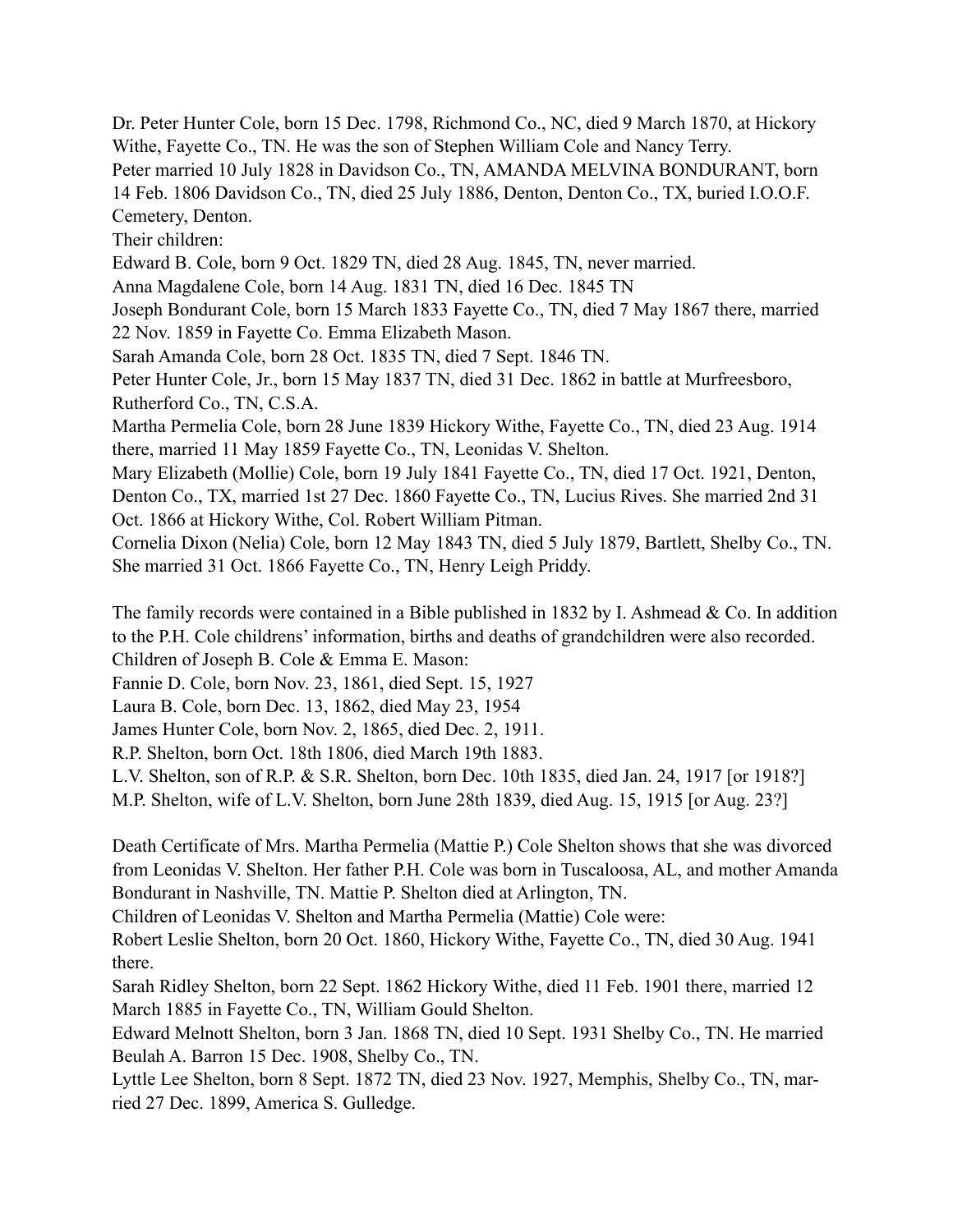Eldon W. Shelton, born 24 Feb. 1877 TN, died 1 Dec. 1902, married 1 Nov. 1899 Shelby Co., TN, Jessye Violet Murray.

William Gould Shelton, and Sarah Ridley Shelton were the parents of:

Martha Winston Shelton, born 8 July 1886 Hickory Withe, died between 1965-1983, possibly in Memphis, TN. She married about 1914 Thomas Prince Pace.

Landon Garland Shelton, born 26 Sept. 1887 Hickory Withe, died 26 March 1965, and married between 1914-1917 Sallie Lee Stone.

Cornelia Rebecca Shelton, born 10 Jan. 1890 Hickory Withe, died 3 Dec. 1964 Dallas, TX. About 1918 she married James Herbert Higginbotham

John Anthony Shelton, born 28 July 1891 Hickory Withe, died Feb. 1973 at Somerville, Fayette Co., TN. Between 1910-1919 he married Maude Barron.

Mary Catherine Shelton, born 14 Nov. 1893 Hickory Withe, died 15 March 1983, Memphis, Shelby Co., TN, married 13 Feb. 1916 in Somerville, Fayette Co., TN, Odell McCain Wilson Robert Leslie Shelton, born 17 Jan. 1896 Hickory Withe, died Feb. 1984 Memphis, Shelby Co., TN.

Elizabeth Dew Shelton, born 14 Jan. 1898 Hickory Withe, died 13 Jan. 1998 [a day short of her 100th birthday!] at Palm Harbor, Pinellas Co., FL. Before 1920 she married 1st Clyde Hunter Yandell, and 2nd before 1970 John Morgan.

Baby boy Shelton, stillborn, date unknown.

Mary Catherine Shelton and husband Odell McCain Wilson (10 March 1898 - 8 July 1938) were the parents of six children:

Martha Louise Wilson, born 31 Jan. 1917, Arlington, Shelby Co., TN, died 11 Dec. 1962, Atlanta, Fulton Co., GA. On 10 May 1948 she married Laurens Frank Barker in Memphis, TN. Their only child Judy Carol Barker married William Edward Tanner, and contributed this family information.

Harry Williamson Wilson, born 30 June 1918, Arlington, TN, died 21 Oct. 2002, Largo, Pinellas Co., FL. He married Bobbie Lee Oates.

Infant son Wilson, a twin, born and died 26 Oct. 1920, Arlington, TN.

Zellner Anderson Wilson, twin, born 26 Oct. 1920, Arlington, TN, died 3 Nov. 1920 there.

Kathryn Inez Wilson, born 20 Aug. 1922, Arlington, TN, died 13 Jan. 1997, Somerville, Fayette Co., TN. She married about 1940 Robert Taylor Ricketts.

Mary Dell Wilson, born 7 Oct. 1929 Arlington, TN, married 25 Nov. 1955 in Atlanta, Fulton Co., GA, Thomas Brackett Robertson, Jr.

### **ELIZABETH BONDURANT AND JAMES PARKINS**

We were intrigued to get an e-mail from Sherry Nay, [snay2@verizon.net,](mailto:snay2@verizon.net,) asking for information on this woman, who was married in the mid-1760s. Further research showed that Sherry descended from TWO BONDURANT WOMEN!

On a previous VA Archives trip, Ruby Smith and I found a bond given by PETER BONDU-RANT, Jean-Pierre's son, promising to deliver his daughter ELIZABETH BONDURANT, then under 21 and unmarried, to General Court at Williamsburg in Sept. 1762. Elizabeth was to give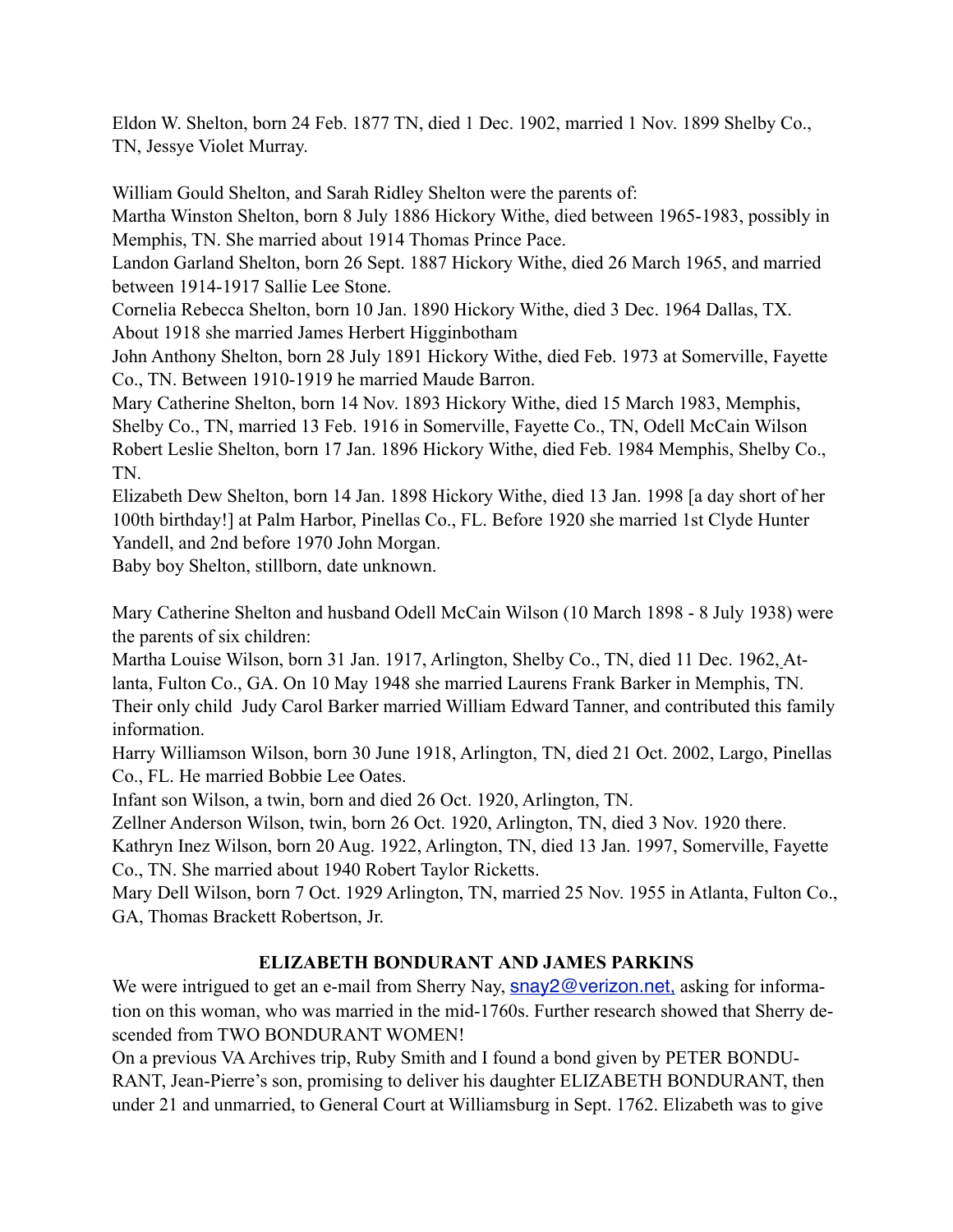testimony in a murder trial. Unfortunately the minutes of the General Court were burned in 1865 when part of Richmond caught fire. Elizabeth was 14-20, thus born between 1742-1748.

This has been the ONLY evidence we've found that Peter had a daughter Elizabeth. If this young woman later married James Perkins or Parkins (spelled both ways according to Sherry), then the next several generations would be thus:

James and Elizabeth Bondurant Parkins were parents of a son Jeremiah Matson Parkins, born 1789.

Jeremiah's son was James Levin Parkins (sometimes called James Eleven Parkins) born 15 Feb. 1824 in Gallia Co., OH. This young man served in the Union Army during the Civil War, and his widow, Mrs. Martha Maxey Parkins Rambo in 1908 applied for a pension on James Levin Parkins' service, while a resident in Moline, Rock Island Co., IL.

James Levin and Martha Maxey Parkins married about 1845, and he died in 1878. They had 9 children, and after his death she married 2nd Abraham Rambo, but had no issue. The Parkins children were:

Berzell Edwin Parkins, born 1848, married Tabitha L. Smith

Boyd Parkins, born 1853, married Hannah Darr

Byron Parkins, born 1856 married Mary Eldridge

Hyram F. Parkins, born 1858, married Laura ?

James M. Parkins, born 1860

Charles H. Parkins, born 1864, married Ida Belle Moon

Sarah Angeline (Anna) Parkins, born 1864 [twin?]

Ida E. Parkins, born 1870, married Silas H. McCallister [sic]

Almon Parkins, born 1874.

This is all we knew about these descendants.

Now if you follow James Levin Parkins' wife MARTHA MAXEY'S ancestry, you find that she was the daughter of James Madison Maxey, born 1804 and his wife Lucinda C. Alderson who d. 1845. James was the son of Ephraim Maxey (1772-1825 and Nancy Ann Woodson or Woodfin, born 1776.

Ephraim Maxey was the son of Rev. Edward Maxey, Baptist minister (1747-1782) and MARY AGNES BONDURANT (1754-1822), the daughter of Dr. Joseph Bondurant, Sr., and Agnes Radford, and granddaughter of Jean-Pierre and Ann Tanner Bondurant.

Another of Dr. Joseph and Agnes' daughters was ELIZABETH (Betty) BONDURANT, born 1758, died about 1803, who married JOHN WATKINS PERKINS (1752-1803).

*One wonders if John Watkins Perkins and James Perkins/Parkins were kin, possibly brothers? Does anyone know the answer?*

#### JAMES HENRY BONDURANT AND MARGARET BOCOCK

Beverly Serwitz, e-mail: **atwitzend@adelphia.net**, identified her ancestor among the Joels above.

Joel, Jr.'s son James Henry Bondurant and Margaret Bocock were parents of: James Bondurant, born about 1833 VA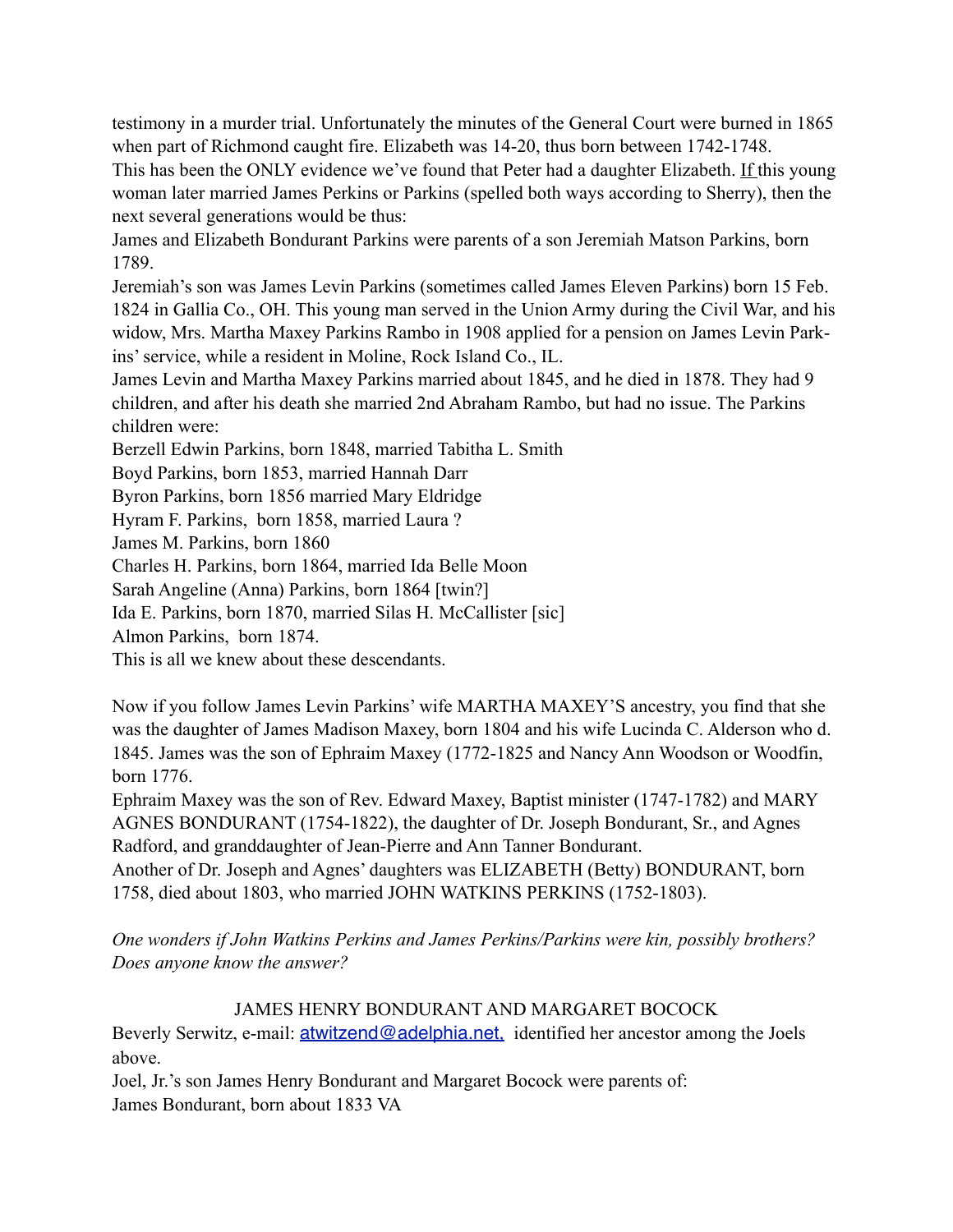Peter Bondurant, born 8 May 1834 Henry Co., VA., died 18 Dec. 1914

John Bondurant, born Oct. 1835 VA

Andrew Drury Bondurant, born about 1838

Joel Thomas Bondurant, born 10 Aug. 1840 NC, died about 1925

**William Bondurant,** born 1 March 1843 VA, died 10 May 1929 High Point, Guilford Co., NC Mary Bondurant, born about 1846.

William Bondurant and Mary Ann Bocock were the parents of:

Laura Ann Bondurant, born about 1866 VA, married Tom Young

Drury Mathew Bondurant, born Feb. 1868 VA

Mary Fannie Bondurant, born 15 June 1870 VA, died 10 Oct. 1925

Sarah M. Bondurant, born 15 June 1873 NC, married Joe Mabe

Elizabeth Matilda Bondurant, born about 1875 Stokes Co., NC, died 6 Sept. 1940, Star, Montgomery Co., NC.

James A. Bondurant, born Feb. 1882 NC

Cora L. Bondurant, born April 1884 married Bud Maynard

Joel M. Bondurant, born July 1887 NC

Joseph M. Bondurant, born 1888 NC

Bessie M. Bondurant, born Feb. 1892 married Jim Poplin.

These families lived in Henry and Franklin Cos., VA, near the NC border.

### **LUCY BONDURANT AND JEFFREY DAVIS**

New Member Mrs. Alice Bratcher, 1529 Crosstimbers Dr., Louisville, KY 40245-8411, is the descendant of Dr. Joseph Bondurant, son of Jean-Pierre, and Agnes Radford. She also comments that she may be descended through Ann Bondurant and James Ford, through her mother Florence Alice Gordon's lineage, which needs more research, added Mrs. Bratcher.

Joseph's daughter Lucy or Sucky Bondurant was born 1756 Cumberland Co., VA, and married 1780 in VA, and died 1849 in Powhatan Co., VA. Her first husband was Jeffrey Davis.

Their son Benjamin Thaddeus Davis, a planter in Powhatan Co., was born 5 Aug. 1793 and died March 1868 in Fulton Co., KY. On 15 Aug. 1819 in Powhatan Co., VA, he married Susannah Jordan.

It was their daughter Lucy Ellen Davis, born 30 Dec. 1826 Powhatan Co., Va, who married Robert Emmett Leet in March 1848 Hickman, Fulton Co., KY. Lucy died in April 1919, Los Angeles, CA.

Lucy's daugher Bobbye or Bobbie Leet was born 12 Feb. 1861 Fulton Co., KY, died Aug. 1924 at Hickman, Fulton Co., KY. She married 17 Dec. 1878 in MO George Gray Ramer.

Their daughter Ruby Beatrice (Bee) Ramer was born 16 June 1889, Moscow, Hickman Co., KY, died 10 Dec. 1952 Paducah, McCracken Co., KY, and married Gordon Rice on 17 Oct. 1911, Union City, Obion Co., TN.

Their son Paul Gordon Rice, born 15 Sept. 1912 Moscow, Hickman Co., KY, died 4 Oct. 1994 Louisville, Jefferson Co., KY, married 24 July 1934 Vienna, Johnson Co., IL, Florence Alice Gordon, born 23 June 1917, Nashville, Davidson Co., TN, died 6 Feb. 2003, Oldham Co., KY. Their two children are:

Paul Gordon Rice, Jr., born 17 May 1936 Paducah, KY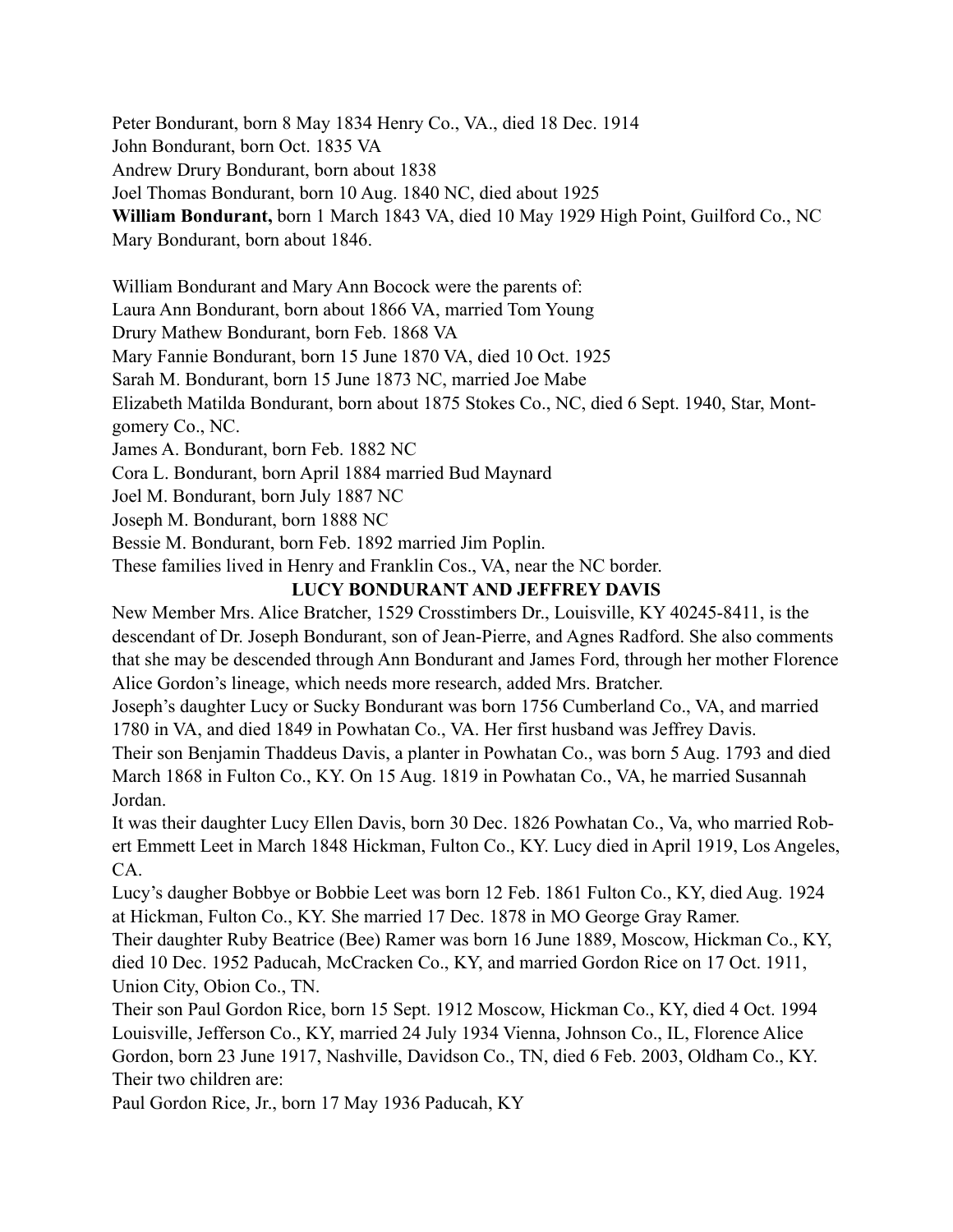Alice Ramer Rice, born 19 Feb. 1938 Paducah. She married Collen Dale Bratcher, son of Emerson Virgil Bratcher and Margaret Ellen Rule.

#### **MORRIS HOPKINS BONDURANT**

Who were his parents, asked Clint Bondurant ([eod12@earthlink.net\)?](mailto:eod12@earthlink.net)?) Morris was born about 1828 VA, married Alpha (Appy) Folder 1 July 1847 in Botetourt Co., VA. She was born about 1828 in VA. Here are their census appearances: 1850 Monroe Co., VA, 39th Dist., 10 Aug. 1850. MORRIS BONDURANT, 27 male, born VA, a miller – Appy, 32 female, born VA – Morris P., 10/12 months male, born VA [*about Oct. 1849*]

Campbell, Mary A., 7 [born about 1843] female, born VA. [*Was Appy formerly married to a Mr. Campbell, and this her child by an earlier marriage?*]

1860 Monroe Co., Peterstown P.O., VA, 3 Sept. 1860.

MORRIS H. BONDURANT , 32 male, born VA, farm laborer, \$60 personal property

– Alpha, 32 female, born VA

– Morris H., 9 male, born VA

– Mary, 4 female, born VA. [*Had Mary A. Campbell died?*]

From other sources these are the dates of Morris H. and Alpha's children, which do not agree with either their marriage, or census information.

 Morris Phillip, born Sept. 1843 [census, 1849], died before 1920 in WV [his parents didn't marry until July 1847]

 Amanda V., born about 1848 VA, died July 1850, Monroe Co., VA [later WV] daughter, name unknown, born 31 May 1853

 Mary E. born 17 May 1855, Alexander's Hill, Monroe Co., VA [later WV]. There is a birth record for her 31 May 1856 in Monroe Co., VA.

MORRIS PHILLIP BONDURANT, son of Morris Hopkins and Alpha Folder Bondurant, born Sept. 1843 or Oct. 1849 VA, died before 1920 in WV. He married Salome J. Coiner, born Sept. 1845 in VA. This family was enumerated in 1880 in Summers Co., WV in June 1880.

M.P. BONDURANT, age 30 white male, born VA, both parents born VA.

– S.J., age 30 white female, born VA, both parents born VA

– Ida Jane, 9 white female, born WV [*WV was taken from VA during the Civil War*]

– Henry G., 7 white male, born WV

– John C., 5 white male, born WV

– Alvin, 3 white male, born WV

– Charles F., 5/12 months white male, born WV. [born Feb. 1880]

1900 Census of Monroe Co., WV, Wolf Creek, June 1900

MORRIS P. BONDURANT, born Sept. 1843, age 46 male, white male, farmer

– Salome J., born Sept. 1845, age 50 female, married 30 years, 6 children born, 6 alive.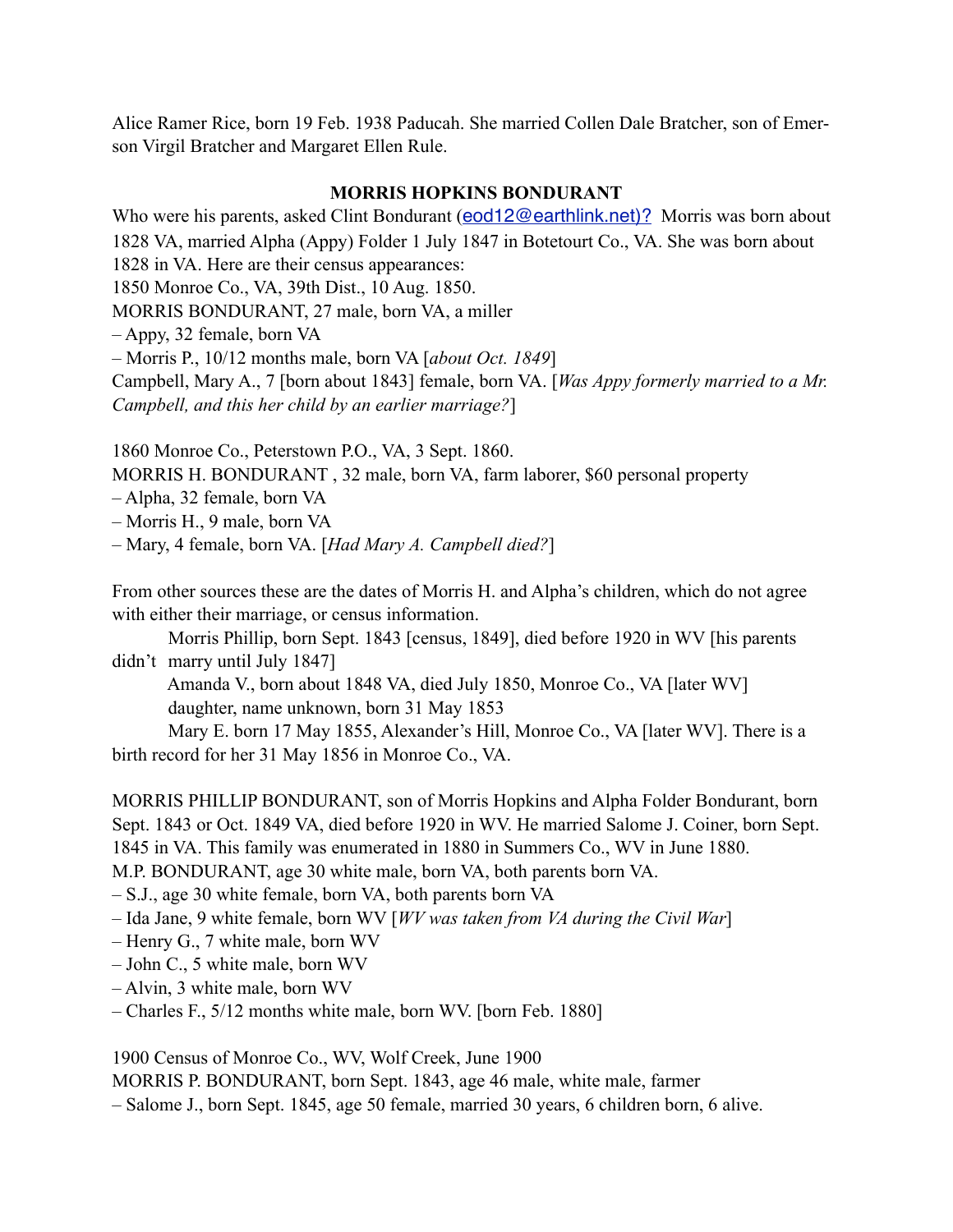- John C., born Oct. 1874, age 25, single, farm labor
- Elmer L., born Oct. 1876, age 23, single, farm labor
- Frank C., born Jan. 1880, age 20, single, farm labor
- Walter E., born June 1882, age 17, single farm labor.

Morris' son:

HENRY E. BONDURANT, born June 1872, age 27, farmer

– Royal D., wife, born Oct. 1877, age 22, no children.

1910 Monroe Co., WV, Wolf Creek, May 1910

- MORRIS P. BONDURANT, age 5?, married 40 years, farmer
- Salome J., wife, age 5? years, married 40 years, 6 children born, 5 living, farmer
- Henry E., age 36, married 12 years
- Roxy D., wife, age 31, married 12 years, no children
- Walter E., brother, age 27, single, merchant dry goods.

Morris Phillip Bondurant's daughter IDA JANE BONDURANT, born about 1871 WV, married James M. Nelson, born about 1870 WV. They appeared in the 1910 Census of Summers Co., WV, Talcott, April 1910.

- J.M. NELSON, age 39, white male, married 13 years, merchant- general store
- Ida J., wife, age 38, married 13 years, 2 children born, 2 living
- Everett, son, age 12, born WV
- Earl, son, age 8, born WV

W.E. BONDURANT, brother in law, age 28 single, merchant - gen. store.

HENRY G. BONDURANT, son of Morris P., was born June 1872 WV, married Royal or Roxie unknown, born Oct. 1877 WV. They were in 1820 census of Monroe Co., WV, Wolf Creek Township.

HENRY BONDURANT, age 47, farmer

– Rac, wife. age 41

Clyde Kirby, servant, white female, 20 single, housekeeper - private family.

JOHN CLAUDIUS BONDURANT, another son of Morris P., was in 1920 Monroe Co., WV census in Wolf Creek Township.

JOHN C. BONDURANT, age 45, signal foreman- railroad

– Mattie E. wife, age 40

Dora E. Hines, sister in law, age 35 single, clerk, dry goods store

Saloma Y. Bondurant, mother, age 70, widow.

John Claudius Bondurant registered for the draft in World War I, 12 Sept. 1918 at Monroe Co., WV. He was of medium build, stout, with blue eyes and gray hair. He must have died before 1930, for his widow headed the family in the 1930 Monroe Co., WV, Wolf Creek Twp. census: MATTIE BONDURANT, age 51, widow, married 24 years, seamstress - dressmaker Dora Hines, sister, age 47 single, born WV.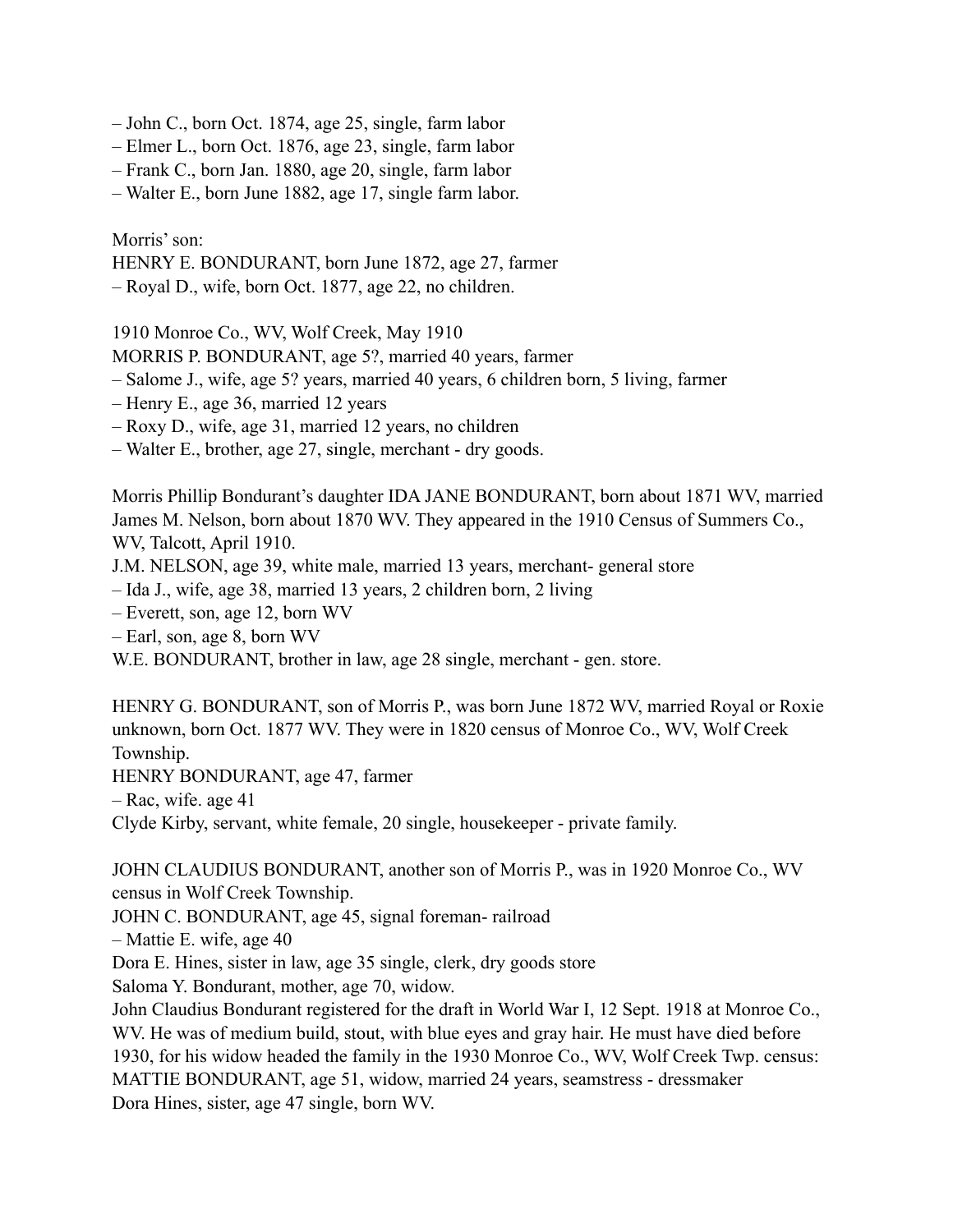ALVIN L. BONDURANT born Oct. 1876 WV

CHARLES FRANK BONDURANT born 14 Jan. 1880, Cabell, Summers Co., WV, married Emma unknown, born WV, died before 1930 in WV. In Cabell Co., WV, Huntington Twp. 1930 Census:

CHARLES F. BONDURANT, age 50, widower, gang foreman- steam railroad – Charles F., Jr., son, 21 single.

Charles Frank, Sr., registered at Huntington, WV, 9 Sept. 1918, for World War I, and 27 April 1942 in WV for World War II. He was of medium height, medium build, blue eyes, and black hair.

WALTER EMMETT BONDURANT, born 28 June 1882 WV, married Bessie Travis Crawford, born about 1889 WV. He appeared in 1910 Summers Co., WV Census at Talcott, living with his sister Ida J. Nelson.

The 1930 Greenbrier Co., Alderson Dist., WV Census spelled his name incorrectly:

WALLIS E. BONDURANT, age 47, married 28 years, clerk - post office

– Bessie C., wife, age 41, married 22 years [discrepancy?]

– Walter M., son, age 14, born WV

– Robert L., son, age 9, born WV.

.

Walter Emmett Bondurant registed 12 Sept. 1918 at Washington, DC for World War I. He was described as medium build, stout, blue eyes, dark hair.

#### **Can anyone help place Morris Hopkins Bondurant in a Bondurant family?**

#### **WHO'S THIS GUY -- ROBERT H. BONDURANT**

From the **Gazette and Bulletin**, Williamsport, PA, 22 Feb. 1952.

"Gunfire from Irate Citizens Foils Bank Holdup Attempt in Tennessee Community MIDDLETON, TENN. – A furious gunfight erupted in this little southwest Tennessee town yesterday when a gunman tried to hold up the bank. The mass fire of angry citizens cut him down. . .

The FBI identified the gunman as ROBERT H. BONDURANT of Memphis, Tenn. He was charged with bank robbery. He was taken to a clinic at nearby Bolivar for treatment. . . ."

#### **SARAH DRUCILLA (SALLIE) BONDURANT**

Another child of Edward R. Bondurant (ca.. 1751-1821) and Magdalene Veril Moseley (1770- 1840), was Sallie Bondurant, born 6 July 1799 in Davidson Co., TN, died 4 Oct. 1847 Fayette Co., TN. Sallie became the bride of Henry H. Munger Pitman, M.D. 29 Nov. 1823. Pitman was born 14 Aug. 1798, died 11 Sept. 1865.

Their son Jacob Sidney Pitman was born 3 Jan. 1835 in Fayette Co., TN, died 13 March 1915 in Lexington, KY, and married in 1861 Mary Elizabeth Alexander, born about 1841 KY. Jacob Sidney Pitman saw active service in the Confederate Army during the Civil War, as his pension application disclosed. He had lived in KY since 1852, and was a bookkeeper by profession. Sidney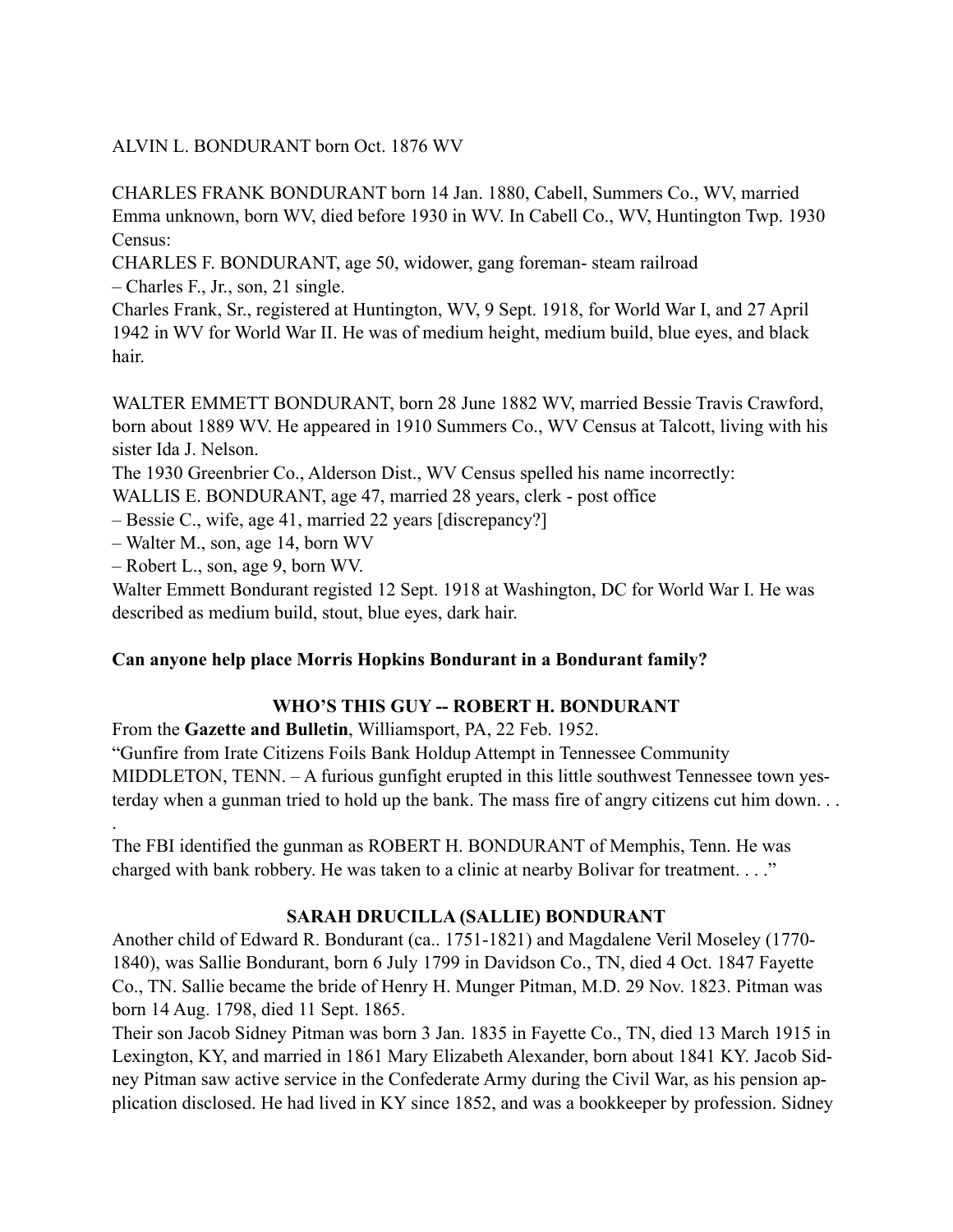enlisted 1 Sept. 1862, and was elected 1st Lt. of 3rd Battalion Kentucky Mounted Rifles. Unfortunately Sidney was captured at Triplett's Bridge, Triplett, KY, in Rowan Co., 16 June 1863, and was sent to Camp Chase OH then transferred to Johnson's Island Union Prison later that month. He was exchanged finally at City Point, VA, 24 Feb. 1865. He was listed as 5'10" tall, age 28, dark eyes, light hair and fair complexion.

Robert M. Pitman, son of Jacob Sidney, was born about 1861, died about 1904, and married Kathleen Blevins, born 12 Aug. 1863, died 8 Oct. 1895.

Their son Judson M. Pitman was born 24 Oct. 1892, died 12 May 1958, and married Margaret Wood, born 24 Dec. 1902, died 30 Sept. 1987.

Their son John Brooks Pitman, Sr., was born 6 June 1934, Carlisle, Nicholas Co., KY, and married Ada Pauline Roe, born 10 Dec. 1934 Bourbon Co., KY. They were married 3 Oct. 1956, Bourbon Co., KY. Their son:

John Brooks Pitman, Jr., born 8 April 1959, Columbus, OH, married 14 Aug. 1987 Lexington, KY, Rebecca Lynn Maxwell, daughter of Elmer Maxwell and Emma Madon. Their three children are:

 Natalie Elizabeth Pitman born 15 June 1991 John Brooks Pitman III born 11 Jan. 1994 Daniel Clay Pitman born 2 March 1995.

#### **WALKER I. BONDURANT**

Clint Bondurant, e-mail: **[eod13@earthlink.net](mailto:eod13@earthlink.net)** has been trying to find more information on this man, who appeared in 1870 Census of Clarke Co., IN.

Ruby Talley Smith, e-mail: [rubygem@aol.com](mailto:rubygem@aol.com) thinks that he might be the oldest son of WIL-LIAM SAMUEL BONDURANT.

This is about all we know about the family.

William Samuel Bondurant was born 12 July 1825, died Feb. 1860 in MO of tuberculosis. He married Nancy Frances (Nannie) Basket, daughter of Thomas Basket. Nannie was born 25 March 1831, died 4 March 1915.

The three Bondurant children were:

M.J. [could this be Walker I.?], male, born about 1851 KY

Ida born 14 Aug. 1853, died 21 July 1945

Laura born 1857 MO, died 1890.

In the 1850 census, William Samuel was living in the household of Thomas Basket, who was Nannie's father. In 1860 census in Dickerson, Lewis Co., MO, Nannie and the children were in a household headed by A. Bouson. In 1880 census of Louisville, KY, she headed a household. Ruby found that after William Samuel's death, Nannie Basket Bondurant married 2nd John Goode Farmer, Sr., born 11 July 1808 Farmdale, Franklin Co., KY, died 1 Feb. 1871, a dry good merchant in Shelby Co., KY. This second marriage must have occurred about 1863, for by Mr. Farmer Nannie had two additional children:

Frances (Fannie) Farmer born 2 Aug. 1867

Edward Thomas Farmer born 22 April 1871.

In Cave Hill Cemetery, Louisville, Jefferson Co., KY, are three burials in Lot 592: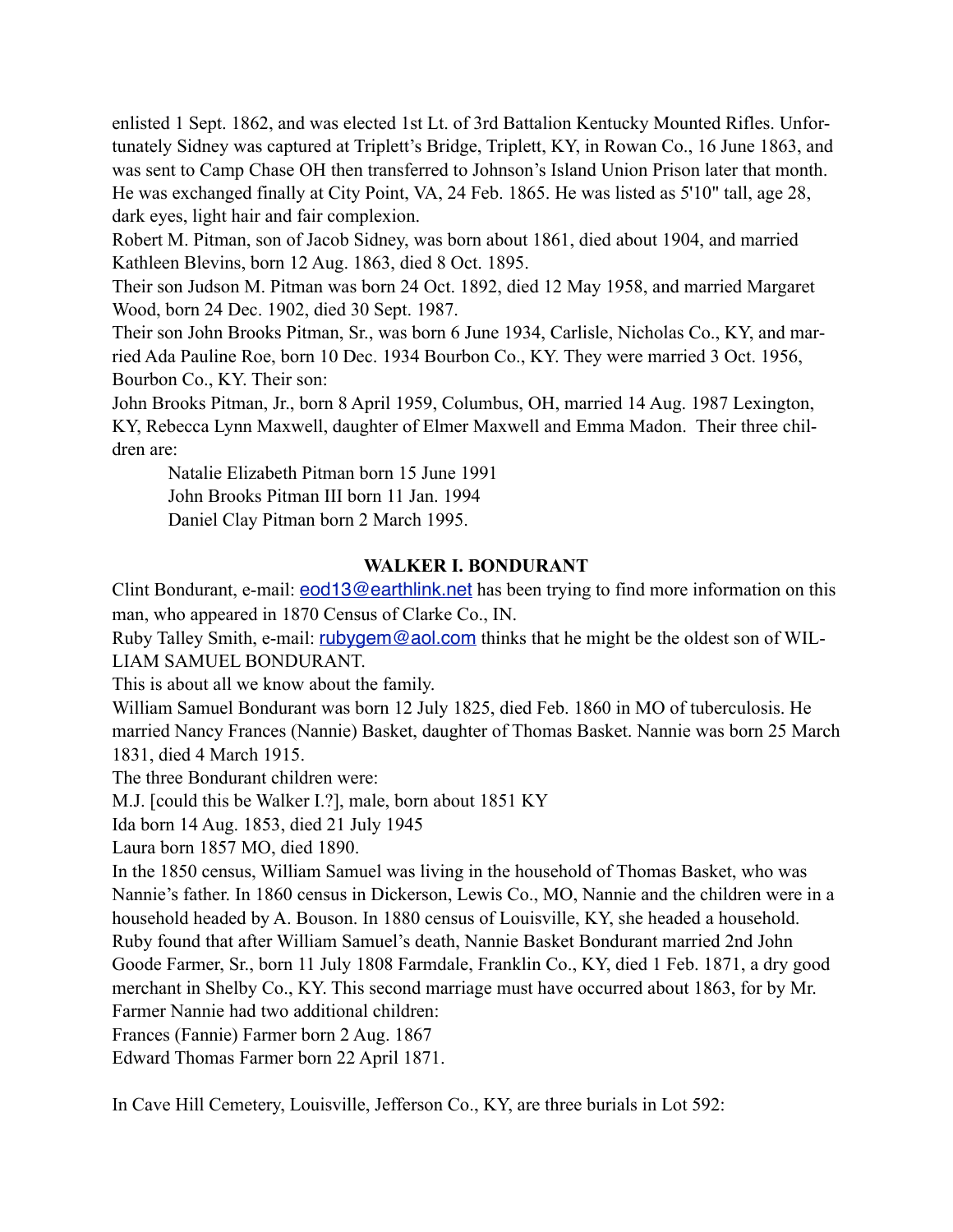Nannie F. Farmer, burial 7 March 1915 Miss Laura Bondurant, burial 14 Sept. 1890 Walker I. Bondurant, burial 27 May 1894.

William S. and Nannie's daughter Ida Bondurant married Hillory J. Greenwell, 6 Aug. 1874, and had 5 children. He died 1913 in Kansas City, MO. Ida died 21 July 1945 there. The Greenwell children were: Walton R. Greenwell, born 10 July 1875 John W. Greenwell, born 24 May 1879 Basil M. Greenwell, born 26 April 1882 Charles Logan Greenwell, born 16 July 1884 Mary B. Greenwell, born 7 July 1891.

Clint traced Walker I. Bondurant, and found him in 1870 Census of Clark Co., IN, Jeffersonville Ward, in home of Joe W. Hopkins, a Tobacco manufacturer, his wife Martha, and daughter Fannie. Walker was listed as 18, born KY, clerk in Tobacco manufactory. Amanda Nicholson, 18, white female, born KY, was listed as a domestic servant.

In 1886 Walker was listed as a "Clerk" in Louisville, KY. He apparently committed suicide, and was buried 27 May 1894.

#### **Does anyone know more about Walker's tragic history?**

**EDITOR'S NOTE:** I found this little poem written by my late father while looking for photographs for a family reunion of his descendants. I hope you'll enjoy his words of widsom! Mary Bondurant Warren

### **VICARIOUS LIVING**

#### **by John Parnell Bondurant II, 1977**

Living vicariously earns no pay, Puts chicken in no pot, So suddenly you wake up some day And nothing's what you've got; It's fun to watch the heroes In battles, games and races But don't forget the credit goes To other names and faces!

From stands and sidelines where we sit We are prone to criticize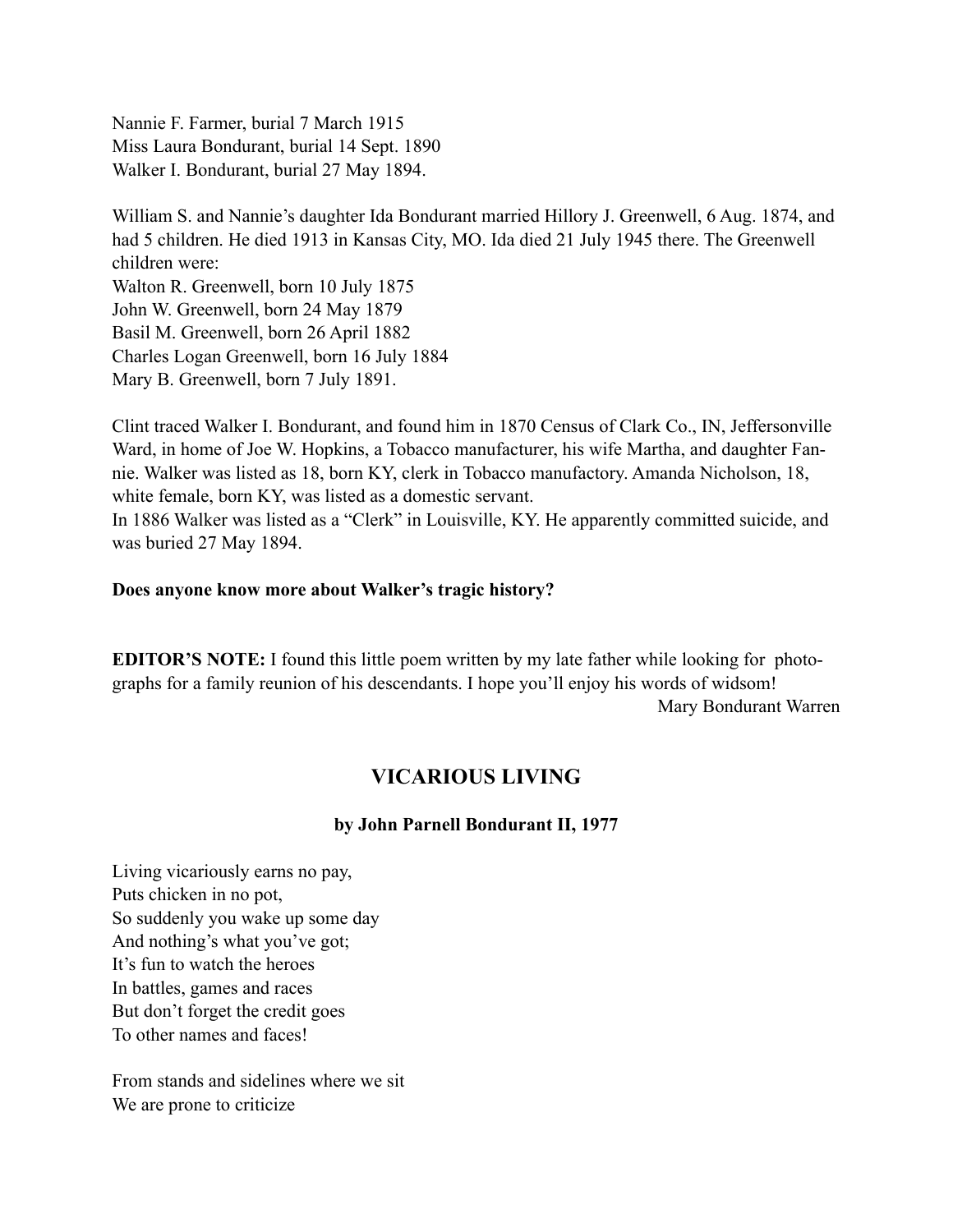The fellow who is being hit, Sometimes by malicious lies; Or then, again, when he does err With faulty judgment made We treat him like a yellow cur And don't go to his aid.

The real triumphant fellow When things are going tough Is he who does not yellow – But strives on hard enough To break misfortune's ugly grip (Both real and that assumed); He never does abandon ship – Though foundering, he's not doomed!

It's not enough in the Game of Life To watch what others do; Their joys, desires, and all their strife Can ne'er belong to you; So you must grab your oar, my friend And heave against the tide; Fulfillment greets you in the end When you can know you tried!

## THE BONDURANTS OF GÉNOLHAC, FRANCE \$30.00

By Mary Bondurant Warren

Following your suggestions, along with family history and "family trees," are included photographs of the sites and documents relating to the family, maps, and even a driving tour of our most important places. With this hardbound, 172 page book, you can be your own tour guide, and see the sights of France at your leisure. If you want to see the places you'll read about, get the two videos, **THE BONDURANT HOMECOMING,** and **THE STORIES OF OUR FOREMOTHERS.**

In "Our Ancient Ancestors" Jeff Duvall takes us back 30 generations from Jean-Pierre to Charlemagne. We learn of French, Spanish, and Neopolitan ancestors we didn't know we had, and in the process a lot of history!

## **VIDEOTAPES THE BONDURANT HOMECOMING - 1993 \$35.00**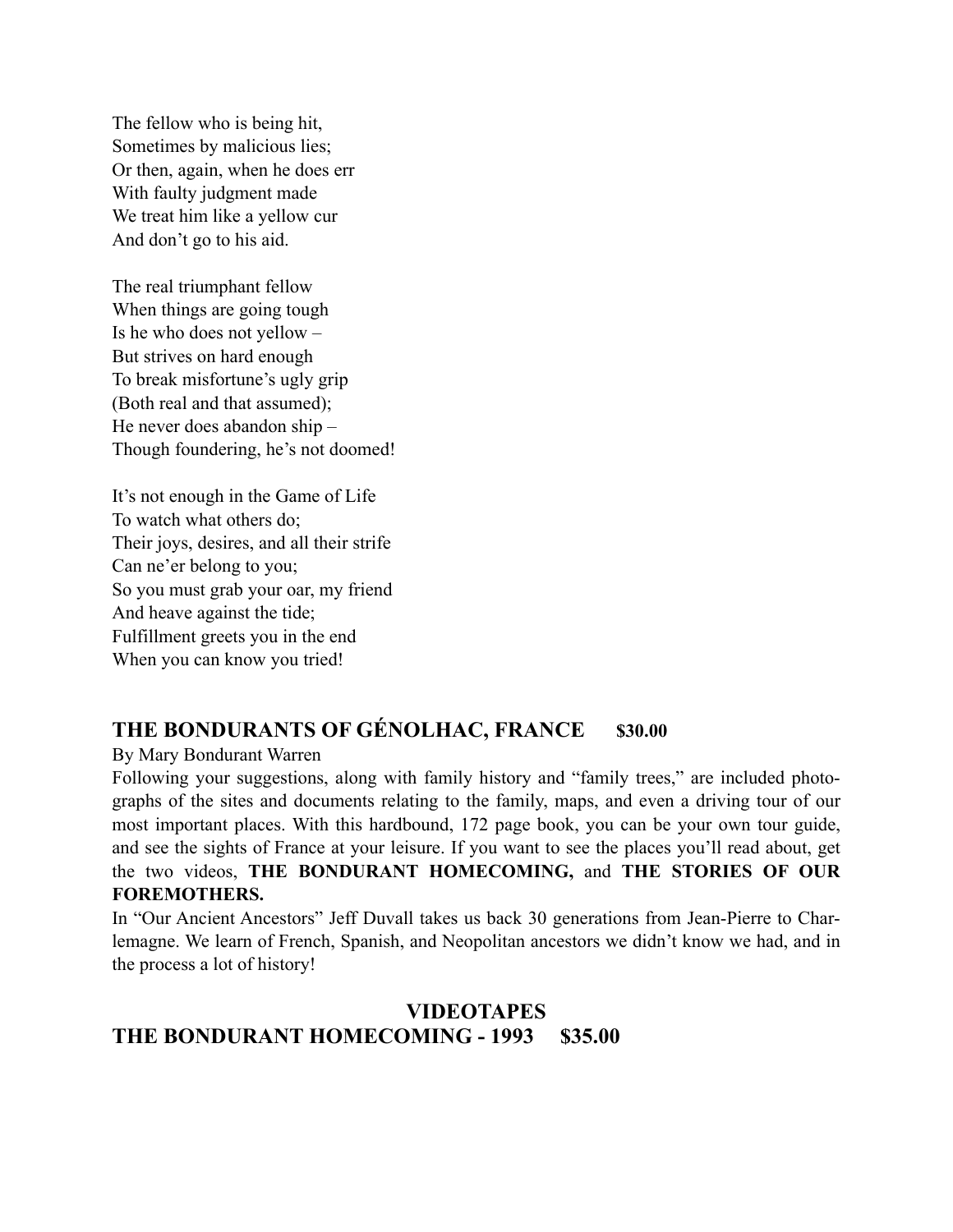View the tours of family sites made by members of the Bondurant Family Association in August 1993, and the dedication of our plaque at Génolhac, France, on the home of Jean-Pierre Bondurant, Huguenot refugee.

## **THE STORIES OF OUR FOREMOTHERS - 1996 \$35.00**

Lives of our European ancestors – the Amat, Barjon, Belcastle, and Bondurant ladies, told with visits to their homes and towns, some dating back to the  $10<sup>th</sup>$  Century.

**SPECIAL OFFER:** The book, and both videos as a set **\$75.00**

Check payable to Heritage Papers. Order by mail, postpaid, from:

## **HERITAGE PAPERS, P.O. Box 7776, Athens, GA 30604-7776**

By telephone, using Visa or MasterCard, 706/549-1264. GA residents must include 7% sales tax.

## **BFA NEWSLETTERS - ON THE HONOR SYSTEM**

Have you missed BFA newsletters for which you have paid? Fill out this form (or a copy) and mail to the Editor for free issue replacement [as long as our supply lasts].

If you want to complete your set of printed BFA newsletter issues, use this form to order individual issues. Please circle the issue numbers you want.

| 16<br>29 | 17<br>30 | 18<br>31 | 19<br>32                                                | 20<br>33 | 21<br>34 | 22<br>35 | 23<br>36 | 24<br>37 | 25<br>38 | 26<br>39                 | 27<br>40 | 28<br>41 |
|----------|----------|----------|---------------------------------------------------------|----------|----------|----------|----------|----------|----------|--------------------------|----------|----------|
| 42       | 43       | 44       | 45                                                      | 46       | 47       | 48       | 49       | 50       | 51       | 52                       | 53       | 54       |
| 55       |          | 56 57    | 58 59                                                   |          | 60       | 61       | 62       | 63       | 64       | 65                       | 66       | -67      |
| 68       | 69       | 70       | 71<br>* Issue 12 costs \$10.00 $*$ * Issue 15 costs \$5 | 72       | 73       | 74       | 75       | 76       | 77       | 78<br>All others \$2.50. | 79       |          |

Cost of back issues ordered:

 $\text{Issues} \; \textcircled{a} \; \$2.50 \; \text{S}$